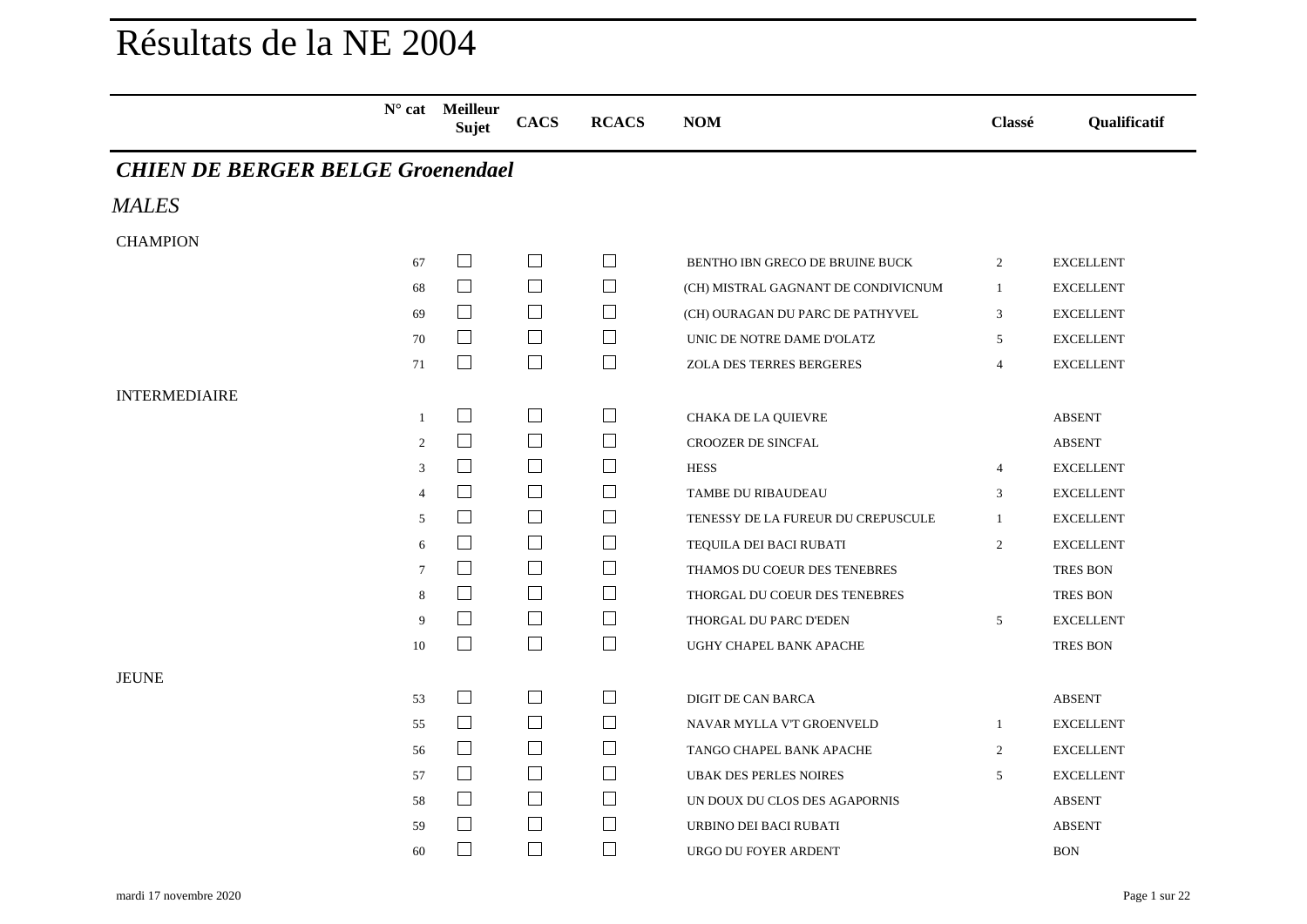|                |        | $N^{\circ}$ cat Meilleur<br>Sujet | <b>CACS</b>              | <b>RCACS</b>         | <b>NOM</b>                              | Classé         | Qualificatif     |
|----------------|--------|-----------------------------------|--------------------------|----------------------|-----------------------------------------|----------------|------------------|
|                | 61     | $\mathcal{L}$                     | $\Box$                   | $\Box$               | URIUS DE THALAVILLE                     | $\mathbf{3}$   | <b>EXCELLENT</b> |
|                | 62     | $\mathbf{L}$                      | $\Box$                   | ⊔                    | URIX DU COEUR DES TENEBRES              |                | <b>ABSENT</b>    |
|                | 63     | $\Box$                            | $\Box$                   | ⊔                    | USH DU BOIS DU TOT                      |                | <b>TRES BON</b>  |
|                | 64     | $\Box$                            | $\Box$                   | $\Box$               | UTAH DU CASTEL D'ARGENCES               | $\overline{4}$ | <b>EXCELLENT</b> |
|                | 65     | $\mathsf{L}$                      | $\Box$                   | $\Box$               | UZAK BLACK DES LOUPS DE LA FORET SACREE |                | <b>TRES BON</b>  |
|                | 66     | $\Box$                            | $\Box$                   | $\Box$               | YUDI MARAJUYO                           |                | <b>ABSENT</b>    |
| <b>OUVERTE</b> |        |                                   |                          |                      |                                         |                |                  |
|                | 11     | $\Box$                            | $\overline{\phantom{a}}$ | $\Box$               | AURI DE SCIPIONUM                       |                | <b>ABSENT</b>    |
|                | 12     | $\Box$                            | $\Box$                   | $\Box$               | LEO                                     |                | TRES BON         |
|                | 13     | $\Box$                            | $\Box$                   | $\blacktriangledown$ | NELSON DE KENATIER                      | 2              | <b>EXCELLENT</b> |
|                | 14     | $\Box$                            | $\Box$                   | ⊔                    | NEWTON DE LA VALLEE DU VIGNON           |                | <b>EXCELLENT</b> |
|                | 15     | $\Box$                            | $\Box$                   | $\Box$               | POZZO DU PRAT-DES-LOUPS                 |                | <b>ABSENT</b>    |
|                | 16     | $\Box$                            | $\Box$                   | $\Box$               | RADJAH                                  |                | <b>TRES BON</b>  |
|                | 17     | $\Box$                            | $\Box$                   | $\Box$               | RAFT DES ETANGS SAUVAGES                | 12             | <b>EXCELLENT</b> |
|                | 18     | $\Box$                            | $\Box$                   | ⊔                    | RAMSES DES GARDIENS DE L'HERMINE        | 17             | <b>EXCELLENT</b> |
|                | 19     | $\Box$                            | $\Box$                   | $\Box$               | RHESUS DE LA FORET D'OLIFAN             | 13             | <b>EXCELLENT</b> |
|                | 20     | $\Box$                            | $\Box$                   | $\Box$               | RINO DU MUSHER                          |                | <b>EXCELLENT</b> |
|                | 21     | $\Box$                            | $\blacktriangledown$     | $\Box$               | (SR) RIVAL DE LA FUREUR DU CREPUSCULE   | 1              | <b>EXCELLENT</b> |
|                | 22     | $\Box$                            | $\Box$                   | $\Box$               | RIWAN BLACK DU RIBAUDEAU                |                | <b>EXCELLENT</b> |
|                | 23     | $\Box$                            | $\Box$                   | $\Box$               | ROMEO DES JARDINS D'EBENE               |                | <b>ABSENT</b>    |
|                | 24     | $\Box$                            | $\Box$                   | $\Box$               | RYAN DU BOIS DE GEYLIS                  |                | <b>EXCELLENT</b> |
|                | 25     | $\mathsf{L}$                      | $\Box$                   | $\Box$               | <b>R'YANKEE</b>                         |                | <b>TRES BON</b>  |
|                | 26     | $\Box$                            | $\Box$                   | $\Box$               | SAPHIR DES ETANGS SAUVAGES              |                | TRES BON         |
|                | 27     | $\mathcal{L}$                     | $\Box$                   | ⊔                    | SATIN DU DOMAINE DE TURNAGO VILLARES    | $\mathbf{3}$   | <b>EXCELLENT</b> |
|                | 28     |                                   | $\Box$                   | $\Box$               | SAUVAGE DU BOIS D'ACACIAS               |                | <b>TRES BON</b>  |
|                | $29\,$ | $\Box$                            | $\Box$                   | $\Box$               | SAXO DU DOMAINE DE TURNAGO VILLARES     |                | TRES BON         |
|                | 30     | $\mathcal{L}$                     | $\Box$                   | $\Box$               | SCUD (DIT SISCO) DE LA ROMANERAIE       |                | <b>EXCELLENT</b> |
|                | 31     | $\Box$                            | $\Box$                   | $\Box$               | <b>SCUDO DI TORRE D'ARESE</b>           |                | <b>ABSENT</b>    |
|                | 32     | $\Box$                            | $\Box$                   | $\Box$               | SESAME DU CASTEL D'ARGENCES             | 10             | <b>EXCELLENT</b> |
|                | 33     | $\mathsf{L}$                      | $\Box$                   | $\Box$               | SESSNA DES LOUPS DE LA FORET SACREE     | $\overline{4}$ | <b>EXCELLENT</b> |
|                | 34     | $\Box$                            | $\Box$                   | $\Box$               | STORM DE BRUINE BUCLI                   | 6              | <b>EXCELLENT</b> |
|                |        |                                   |                          |                      |                                         |                |                  |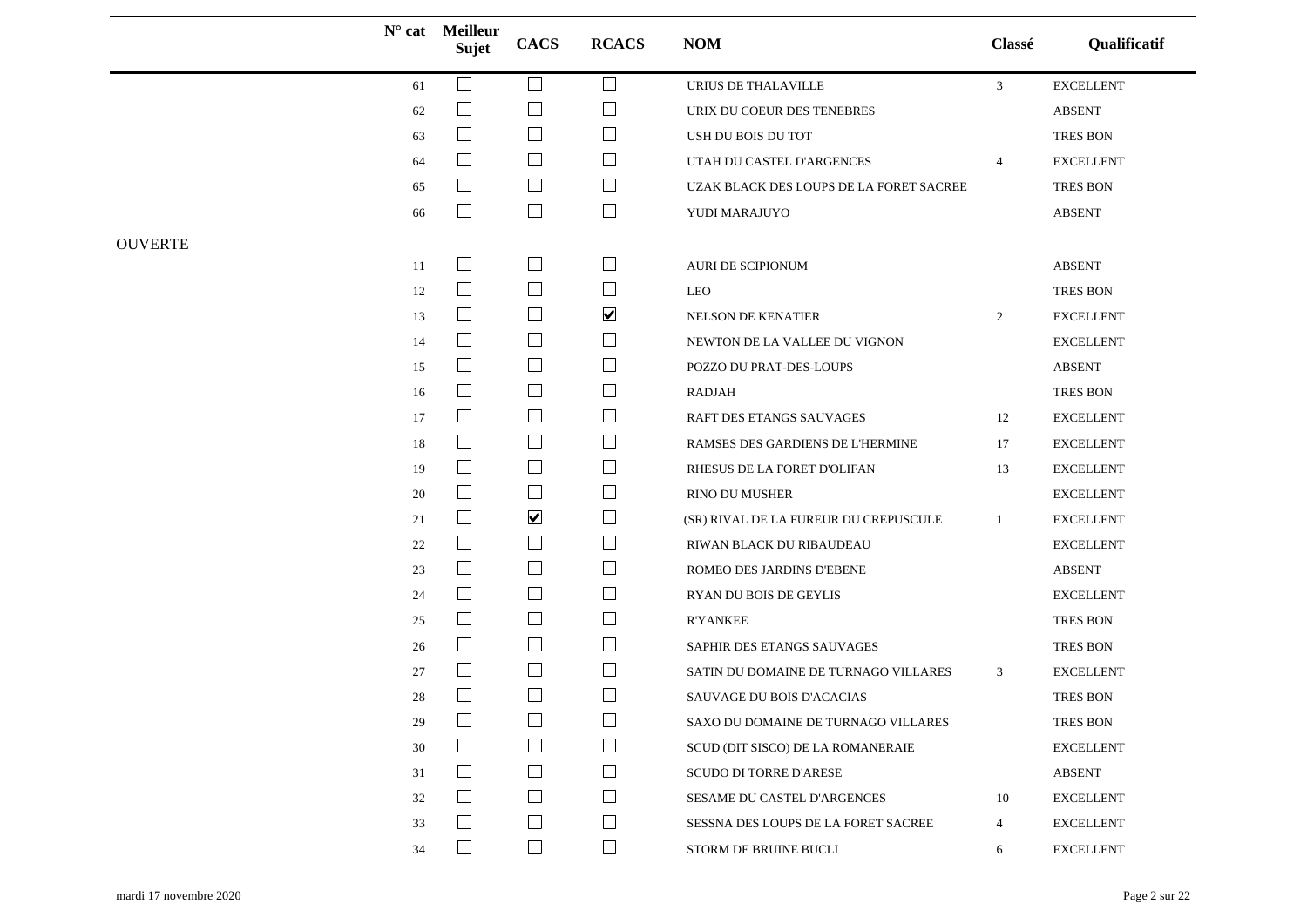|                    |        | $N^{\circ}$ cat Meilleur<br><b>Sujet</b> | <b>CACS</b>              | <b>RCACS</b> | <b>NOM</b>                               | Classé       | Qualificatif       |
|--------------------|--------|------------------------------------------|--------------------------|--------------|------------------------------------------|--------------|--------------------|
|                    | 35     | $\Box$                                   | $\overline{\phantom{a}}$ | Ш            | SUNKY DU PRE DE L'AUBOIS                 | 11           | <b>EXCELLENT</b>   |
|                    | 36     | ⊔                                        | $\Box$                   | $\Box$       | SYLVER DU CLOS DU FAUBOURG               |              | TRES BON           |
|                    | 37     | $\Box$                                   | $\Box$                   | $\Box$       | TANGO DES NOTABLES NOIRS                 |              | <b>DISQUALIFIE</b> |
|                    | 38     | $\Box$                                   | $\Box$                   | ⊔            | TANGUY DE LA VALLEE DES SORTILEGES       | 16           | <b>EXCELLENT</b>   |
|                    | 39     | $\Box$                                   | $\Box$                   | $\Box$       | TIKIS DU BOIS DE GEYLIS                  | 15           | <b>EXCELLENT</b>   |
|                    | 40     | $\Box$                                   | $\Box$                   | $\Box$       | TITUS DES LOUPS DE LA FORET SACREE       |              | <b>ABSENT</b>      |
|                    | 41     | $\Box$                                   | $\Box$                   | $\Box$       | TREVIS DE D'ARTAMAS                      |              | <b>EXCELLENT</b>   |
|                    | 42     | $\perp$                                  | $\Box$                   | ⊔            | TUONO DELL'ALTA VIA                      | 5            | <b>EXCELLENT</b>   |
|                    | 43     | $\Box$                                   | $\Box$                   | $\Box$       | URAN DU PARADIS NOIR                     | 8            | <b>EXCELLENT</b>   |
|                    | 44     | $\Box$                                   | $\Box$                   | $\Box$       | VALKOHAMPAAN IL MILLENNIUM               | 9            | <b>EXCELLENT</b>   |
|                    | 45     | $\Box$                                   | $\Box$                   | ⊔            | VALKOHAMPAAN RONALDINHO                  |              | <b>ABSENT</b>      |
|                    | 46     | $\Box$                                   | $\Box$                   | $\Box$       | VIKING DES TERRES BERGERES               | $\tau$       | <b>EXCELLENT</b>   |
|                    | 54     | $\Box$                                   | $\Box$                   | $\Box$       | ETERNITY'S QHAOS                         | 14           | <b>EXCELLENT</b>   |
| <b>PUPPY</b>       |        |                                          |                          |              |                                          |              |                    |
|                    | 72     | $\Box$                                   | $\Box$                   | $\Box$       | <b>GRIMOIRE C'GRUMPY</b>                 |              | TRES PROMETTEUR    |
|                    | 73     | $\Box$                                   | $\Box$                   | $\Box$       | VANDHY BLUE DES LOUPS DE LA FORET SACREE |              | TRES PROMETTEUR    |
|                    | 74     | $\Box$                                   | $\Box$                   | $\Box$       | VARKO DU DOMAINE DE TURNAGO VILLARES     |              | <b>ABSENT</b>      |
|                    | 75     | $\Box$                                   | $\Box$                   | $\Box$       | VOLFENN DU COEUR DES TENEBRES            |              | TRES PROMETTEUR    |
| <b>TRAVAIL</b>     |        |                                          |                          |              |                                          |              |                    |
|                    | $47\,$ | $\Box$                                   | $\Box$                   | $\Box$       | CHIMNEY SWEEP'S ARAGORN                  | -1           | <b>EXCELLENT</b>   |
|                    | 48     | $\Box$                                   | $\Box$                   | ⊔            | PIRATE DES PERLES NOIRES                 | 3            | <b>EXCELLENT</b>   |
|                    | 49     | $\Box$                                   | $\Box$                   | $\Box$       | RADSCHA VOM SCHWARZEN ULAN               | 5            | ${\sf EXCELLENT}$  |
|                    | 50     | $\Box$                                   | $\Box$                   | ⊔            | SASHA-G DEL COLLE OMBROSO                | 6            | <b>EXCELLENT</b>   |
|                    | 51     | $\Box$                                   | $\Box$                   | $\Box$       | SPARFEL DES GARDIENS DE L'HERMINE        | 4            | <b>EXCELLENT</b>   |
|                    | 52     | $\vert \ \ \vert$                        | $\Box$                   | $\Box$       | TSISCO VAN DE HOGE LAER                  | 2            | <b>EXCELLENT</b>   |
| <b>UTILISATION</b> |        |                                          |                          |              |                                          |              |                    |
|                    | 77     | $\perp$                                  | $\Box$                   | ⊔            | ORSAM DE SALTE CABRE                     |              | <b>TRES BON</b>    |
|                    | $78\,$ | $\Box$                                   | $\Box$                   | $\Box$       | REX DU CHAMP BOULET                      |              | <b>EXCELLENT</b>   |
|                    |        |                                          |                          |              |                                          |              |                    |
| <b>VETERAN</b>     | 76     | $\Box$                                   | $\Box$                   | $\Box$       | WILDFIRES BOUBLE IMPACT                  | $\mathbf{1}$ | <b>EXCELLENT</b>   |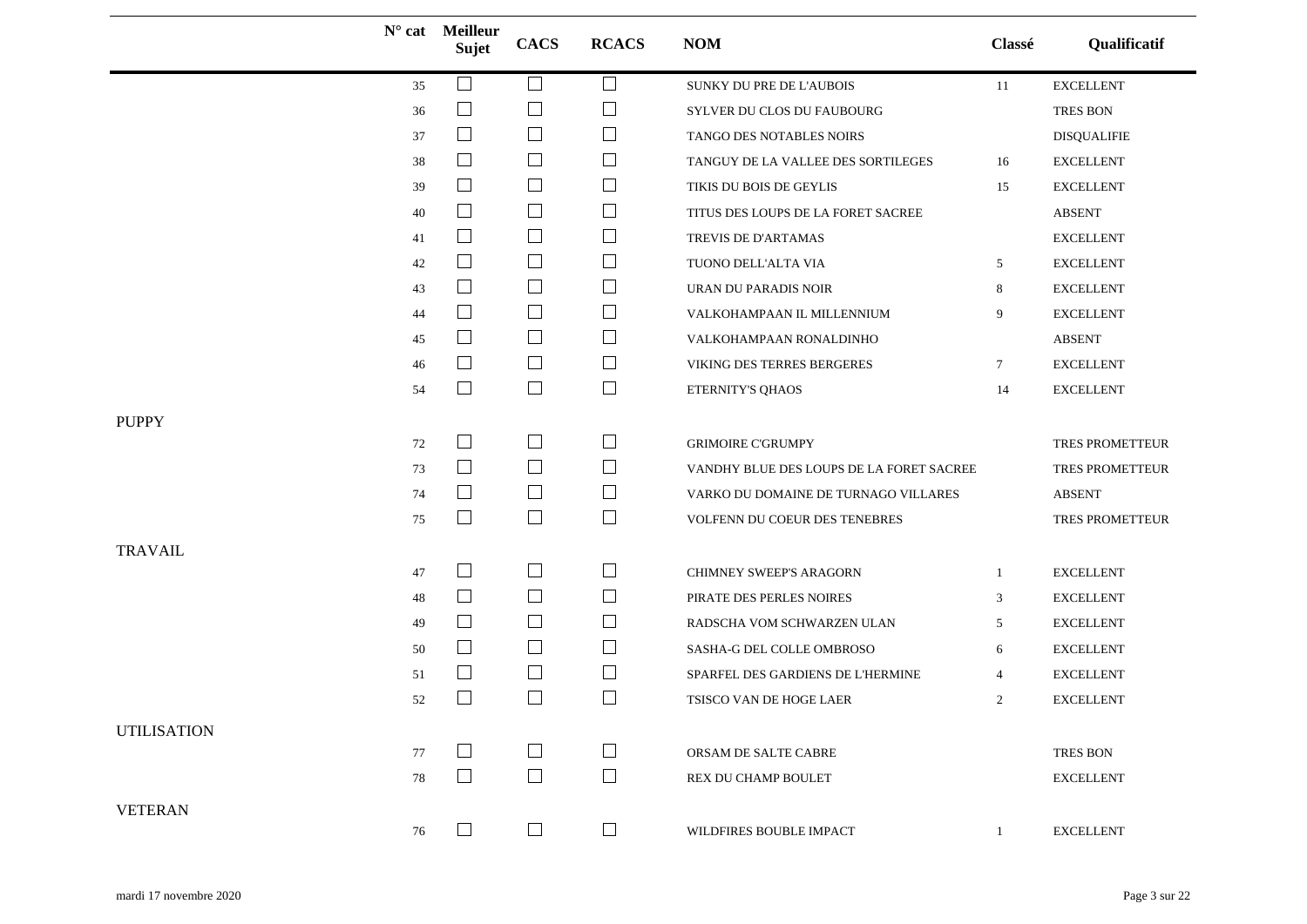|                      |     | $N^{\circ}$ cat Meilleur<br>Sujet | <b>CACS</b>              | <b>RCACS</b>         | <b>NOM</b>                             | Classé         | Qualificatif     |
|----------------------|-----|-----------------------------------|--------------------------|----------------------|----------------------------------------|----------------|------------------|
| <b>FEMELLES</b>      |     |                                   |                          |                      |                                        |                |                  |
| <b>CHAMPION</b>      |     |                                   |                          |                      |                                        |                |                  |
|                      | 174 | $\Box$                            | $\Box$                   | $\Box$               | FARA YA 200 DU CHEMIN DES SORCIERES    | $\overline{4}$ | <b>EXCELLENT</b> |
|                      | 175 | $\Box$                            | $\Box$                   | $\Box$               | (CH) JUST NATJA OF DARK BRIGHTNESS     | $\overline{2}$ | <b>EXCELLENT</b> |
|                      | 176 | $\Box$                            | $\Box$                   | $\Box$               | (CH) LUCKY BONNY V LANA'S HOF          | $\mathbf{1}$   | <b>EXCELLENT</b> |
|                      | 177 | $\Box$                            | $\overline{\phantom{a}}$ | ⊔                    | PLUM DU MOULIN DES URANIDES            | 5              | <b>EXCELLENT</b> |
|                      | 178 | $\Box$                            | $\Box$                   | $\Box$               | SOL DE LA DOUCE PLAINE                 | 3              | <b>EXCELLENT</b> |
| <b>INTERMEDIAIRE</b> |     |                                   |                          |                      |                                        |                |                  |
|                      | 79  | $\mathbf{L}$                      | $\Box$                   | $\Box$               | CHRISTALE DE SINCFAL                   |                | <b>ABSENT</b>    |
|                      | 80  | $\Box$                            | $\overline{\phantom{a}}$ | $\Box$               | (CH) JYLL-NAT DU CHEMIN DES SORCIERES  | 3              | <b>EXCELLENT</b> |
|                      | 81  | $\Box$                            | $\Box$                   | ⊔                    | LONYELLE VAN'T BELGISCH SCHOON         |                | <b>ABSENT</b>    |
|                      | 82  | $\Box$                            | $\Box$                   | $\mathsf{L}$         | LUBANJA'S BELGICA                      | 5              | <b>EXCELLENT</b> |
|                      | 83  | $\Box$                            | $\Box$                   | $\Box$               | SOLITAIRE BY DE BRUINE BUCLI           | 6              | <b>EXCELLENT</b> |
|                      | 84  | $\Box$                            | $\Box$                   | $\Box$               | TAIGGA CHAPEL BANK APACHE              |                | <b>TRES BON</b>  |
|                      | 85  | $\Box$                            | $\Box$                   | $\Box$               | TARTINE DEI BACI RUBATI                |                | <b>ABSENT</b>    |
|                      | 86  | $\Box$                            | $\Box$                   | $\Box$               | THANIS DE LA DYNASTIE CATHARE          |                | <b>TRES BON</b>  |
|                      | 87  | $\Box$                            | $\Box$                   | ⊔                    | TIA-BORA DES CHEVALIERS DU TEMPLE      |                | TRES BON         |
|                      | 88  | $\Box$                            | $\Box$                   | ⊔                    | TOSCA-BELLE DES PERLES NOIRES          |                | <b>TRES BON</b>  |
|                      | 89  | $\overline{\phantom{a}}$          | $\Box$                   | $\mathbb{L}$         | TWINKIE DEI BACI RUBATI                |                | <b>ABSENT</b>    |
|                      | 90  | $\mathbf{L}$                      | $\Box$                   | $\blacktriangledown$ | TWINNIE DE LA FUREUR DU CREPUSCULE     | 1              | <b>EXCELLENT</b> |
|                      | 91  | $\Box$                            | $\Box$                   | $\Box$               | ULLANE BATORINE DE LA FORET D'OLIFAN   | $\overline{2}$ | <b>EXCELLENT</b> |
|                      | 92  | $\Box$                            | $\Box$                   | ⊔                    | UMEA DU CASTEL D'ARGENCES              | $\overline{4}$ | <b>EXCELLENT</b> |
|                      | 93  | $\vert \ \ \vert$                 | $\Box$                   | $\mathsf{L}$         | <b>UNAKA DES PERLES NOIRES</b>         | 7              | <b>EXCELLENT</b> |
|                      | 94  |                                   | $\Box$                   |                      | UWANA DU PERIGORD VERT                 |                | <b>EXCELLENT</b> |
|                      | 95  | $\Box$                            | $\Box$                   | $\Box$               | WICKED BREEZE OF DARK BRIGHTNESS JW'03 |                | <b>EXCELLENT</b> |
|                      | 96  |                                   | $\Box$                   | $\mathbf{I}$         | XORRY MARJUYO                          |                | <b>TRES BON</b>  |
| <b>JEUNE</b>         |     |                                   |                          |                      |                                        |                |                  |
|                      | 155 | $\mathbf{L}$                      | $\Box$                   |                      | CAIRA DES IRIS NOIRS                   |                | <b>EXCELLENT</b> |
|                      | 156 |                                   | $\Box$                   |                      | EBONTIDE NOCTURNE OF XANOVA            | 4              | <b>EXCELLENT</b> |
|                      | 157 | $\Box$                            | $\Box$                   | $\Box$               | NORAH MYLLA V'T GROENVELO              | 8              | <b>EXCELLENT</b> |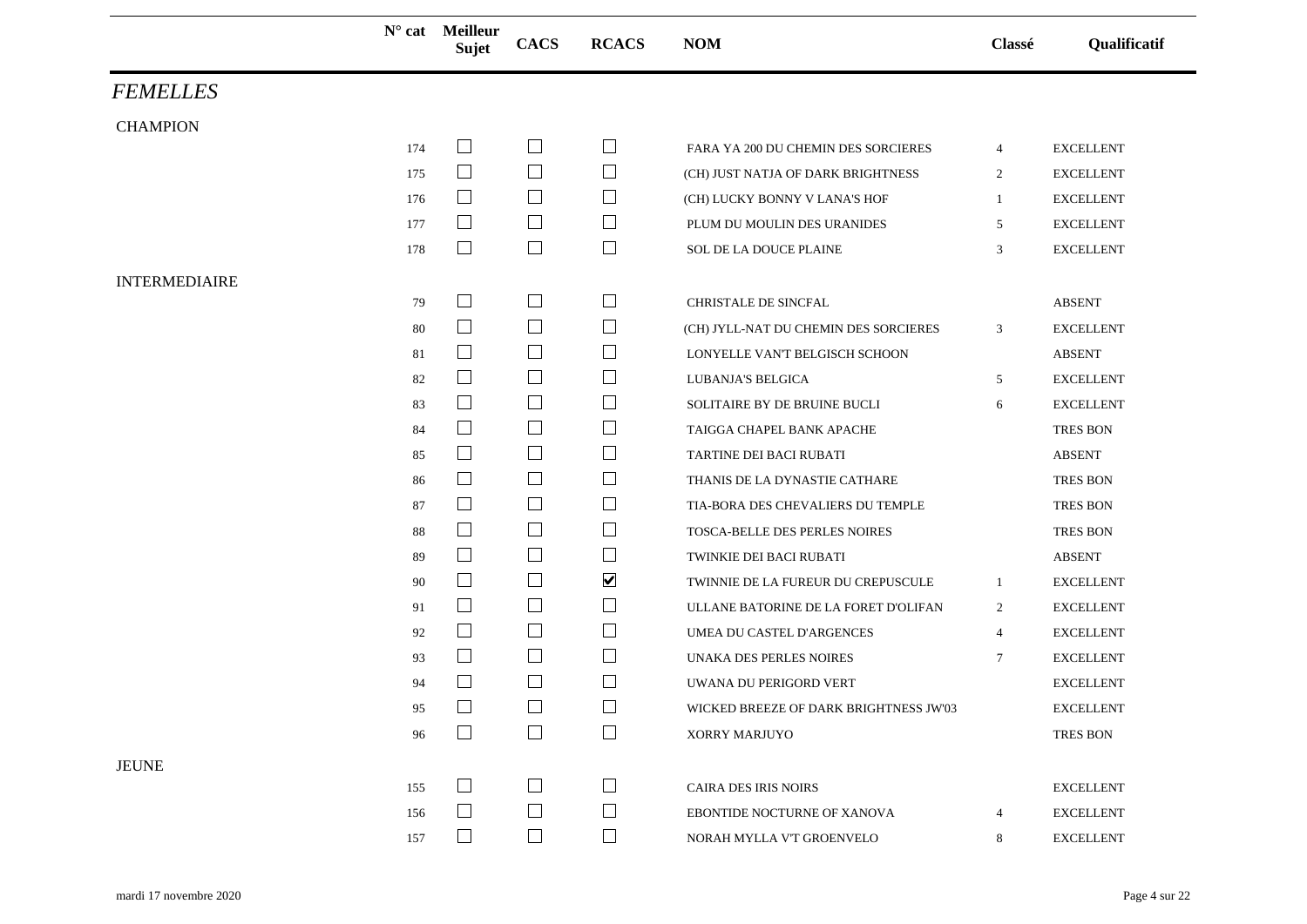|                | $N^{\circ}$ cat | <b>Meilleur</b><br>Sujet    | <b>CACS</b>                        | <b>RCACS</b>                       | <b>NOM</b>                           | Classé          | Qualificatif        |
|----------------|-----------------|-----------------------------|------------------------------------|------------------------------------|--------------------------------------|-----------------|---------------------|
|                | 158             | $\Box$                      | $\Box$                             | $\Box$                             | POLLONIA BEGGY DU BATON TIROIR       | $7\phantom{.0}$ | <b>EXCELLENT</b>    |
|                | 159             | $\Box$                      | $\Box$                             | ⊔                                  | ROMY VIRGY DU BATON TIROIR           |                 | <b>TRES BON</b>     |
|                | 160             | $\Box$                      | $\Box$                             | ⊔                                  | UARES DES LOUPS DE LA FORET SACREE   | 5               | <b>EXCELLENT</b>    |
|                | 161             | $\overline{\phantom{a}}$    | $\Box$                             | $\Box$                             | <b>UJI DES PERLES NOIRES</b>         |                 | <b>EXCELLENT</b>    |
|                | 162             | $\Box$                      | $\Box$                             | $\Box$                             | ULANNE DU DOMAINE DE BEAURECUEIL     |                 | TRES BON            |
|                | 163             | $\Box$                      | $\Box$                             | $\Box$                             | ULHA DE KERTANHYYS                   |                 | <b>EXCELLENT</b>    |
|                | 164             | $\Box$                      | $\Box$                             | $\Box$                             | ULHANE DE LA FUREUR DU CREPUSCULE    |                 | <b>ABSENT</b>       |
|                | 165             | $\Box$                      | $\Box$                             | $\Box$                             | <b>ULTYM'RAZZIA</b>                  |                 | <b>TRES BON</b>     |
|                | 166             | $\Box$                      | $\Box$                             | $\Box$                             | UNDER SCOTTISH SKY                   |                 | <b>EXCELLENT</b>    |
|                | 167             | $\mathcal{L}_{\mathcal{A}}$ | $\mathcal{L}_{\mathcal{A}}$        | $\Box$                             | UNE TELLE DU CASTEL D'ARGENCES       | -1              | ${\sf EXCELLENT}$ + |
|                | 168             | $\Box$                      | $\Box$                             | $\Box$                             | UNIQUE DE LA DOUCE PLAINE            |                 | <b>ABSENT</b>       |
|                | 169             | $\overline{\phantom{a}}$    | $\Box$                             | $\Box$                             | UNXIA DU CLOS DES AGAPORIAS          | 3               | <b>EXCELLENT</b>    |
|                | 170             | $\Box$                      | $\Box$                             | $\Box$                             | URBELLE DES LOUPS DE LA FORET SACREE |                 | <b>TRES BON</b>     |
|                | 171             | $\Box$                      | $\Box$                             | $\Box$                             | URSINE DU CLOS DES AGAPORNIS         | 6               | <b>EXCELLENT</b>    |
|                | 172             | $\Box$                      | $\Box$                             | $\Box$                             | UTA DES LOUPS DE LA FORET SACREE     | 9               | EXCELLENT +         |
|                | 173             | $\Box$                      | $\Box$                             | $\Box$                             | UXUE DU PARC DE PATHYVEL             | $\overline{2}$  | EXCELLENT +         |
| <b>OUVERTE</b> |                 |                             |                                    |                                    |                                      |                 |                     |
|                | 97              | $\Box$                      | $\overline{\phantom{a}}$           | $\Box$                             | <b>BABEL DE CAN BARCA</b>            | 14              | <b>EXCELLENT</b>    |
|                | 98              | $\Box$                      | $\Box$                             | $\Box$                             | <b>BACIRUBATI</b>                    |                 | <b>EXCELLENT -</b>  |
|                | 99              | $\Box$                      | $\overline{\phantom{a}}$           | $\Box$                             | BETSY DES IRIS NOIRS                 |                 | <b>EXCELLENT -</b>  |
|                | 100             | $\Box$                      | $\Box$                             | $\Box$                             | <b>BRANCA DE CAN BARCA</b>           | 9               | EXCELLENT +         |
|                | 101             | $\Box$                      | $\Box$                             | ⊔                                  | CHEYENNE VON AREKONA                 | 6               | EXCELLENT+          |
|                | 103             | $\overline{\phantom{a}}$    | $\Box$                             | $\Box$                             | <b>FEDE</b>                          |                 | ABSENT              |
|                | 104             | $\Box$                      | $\Box$                             | $\Box$                             | <b>GIPSY DU BATON TIROIR</b>         | 8               | ${\sf EXCELLENT}$ + |
|                | 105             | $\Box$                      | $\Box$<br>$\overline{\phantom{0}}$ | $\Box$<br>$\overline{\phantom{0}}$ | <b>GITANE VON NASSAU-ORANIEN</b>     | 13              | EXCELLENT+          |
|                | 106             | $\Box$                      | $\Box$                             |                                    | HINDY BONNIE DU BATON TIROIR         |                 | ABSENT              |
|                | 107             | $\mathcal{L}_{\mathcal{A}}$ | $\blacksquare$                     | $\Box$                             | KARE-SARAN NICOLETTE                 | 12              | <b>EXCELLENT</b>    |
|                | 108             | $\Box$                      | $\Box$                             | $\Box$                             | OH LALA DU BOIS DU TOT               | $\overline{4}$  | <b>EXCELLENT</b>    |
|                | 109             | $\Box$                      | $\Box$                             | $\Box$                             | ORANE DE CONDIVICNUM                 | 18              | EXCELLENT +         |
|                | 110             | $\Box$                      | $\Box$                             | $\Box$                             | ORANGE MARAJUYO                      |                 | TRES BON            |
|                | 111             | $\Box$                      | $\Box$                             | $\Box$                             | <b>OXANE DES PERLES NOIRES</b>       | 15              | ${\sf EXCELLENT}$ + |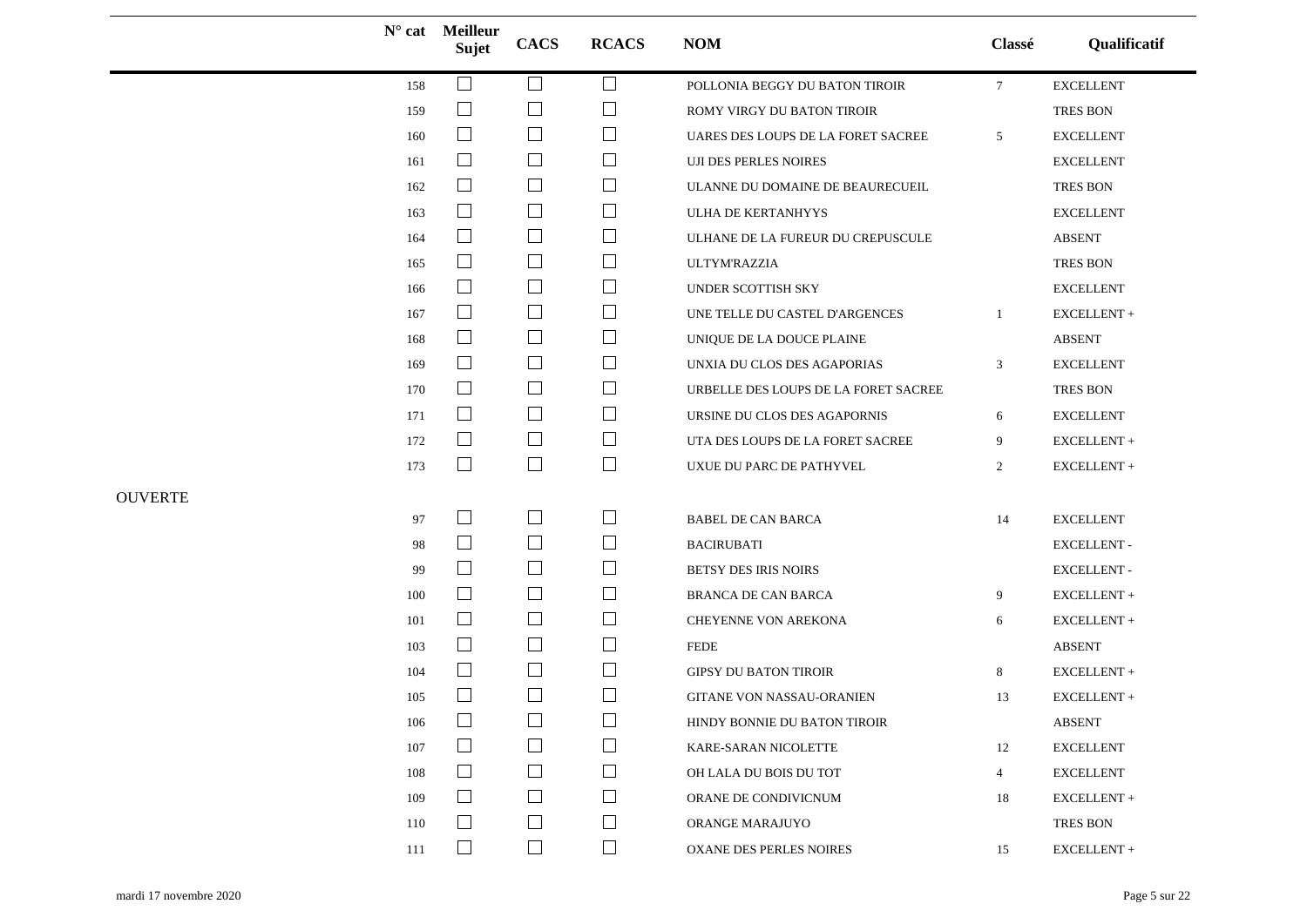|     | $N^{\circ}$ cat Meilleur<br><b>Sujet</b> | <b>CACS</b>                           | <b>RCACS</b> | <b>NOM</b>                                 | Classé | Qualificatif       |
|-----|------------------------------------------|---------------------------------------|--------------|--------------------------------------------|--------|--------------------|
| 112 | $\Box$                                   | $\mathcal{L}$                         | $\Box$       | PEARDY DU MOULIN DES URANIDES              |        | <b>EXCELLENT -</b> |
| 113 | $\Box$                                   | $\mathcal{L}$                         | $\Box$       | RAFALE DES GARDIENS DE L'HERMINE           |        | <b>EXCELLENT-</b>  |
| 114 | $\begin{array}{c} \hline \end{array}$    | $\Box$                                | $\Box$       | REALITY DU COEUR DES TENEBRES              |        | <b>EXCELLENT -</b> |
| 115 | $\Box$                                   | $\Box$                                | $\sqcup$     | <b>REDION CLAUDETTE</b>                    |        | TRES BON           |
| 116 | $\Box$                                   | $\Box$                                | $\Box$       | ROANE DE LA DYNASTIE CATHARE               |        | <b>EXCELLENT-</b>  |
| 117 | $\Box$                                   | $\Box$                                | $\Box$       | ROSALIE DE LA FERME DE L'AUTAN             |        | <b>EXCELLENT -</b> |
| 118 | $\Box$                                   | $\mathcal{L}_{\mathcal{A}}$           | $\Box$       | ROXANNA DU DOMAINE DE BEAURECUEIL          |        | <b>EXCELLENT</b>   |
| 119 | $\Box$                                   | $\Box$                                | ⊔            | SALSA DES ETANGS SAUVAGES                  |        | <b>ABSENT</b>      |
| 120 | $\Box$                                   | $\Box$                                | $\Box$       | SAMIA DES GARDIENS DE L'HERMINE            | 19     | <b>EXCELLENT</b>   |
| 121 | $\Box$                                   | $\Box$                                | $\Box$       | SAPHO DE VALLIS CURANTIS                   |        | <b>EXCELLENT-</b>  |
| 122 | $\Box$                                   | $\overline{\phantom{a}}$              | $\Box$       | SAPHYR DU CASTEL D'ARGENCES                | 10     | <b>EXCELLENT</b>   |
| 123 | $\Box$                                   | $\mathcal{L}_{\mathcal{A}}$           | $\Box$       | SAVANE DE KERTANHYYS                       |        | <b>EXCELLENT-</b>  |
| 124 | $\Box$                                   | $\Box$                                | ⊔            | SENNA V'T BELGISCH SCHOON                  |        | <b>EXCELLENT -</b> |
| 125 | $\Box$                                   | $\Box$                                | $\Box$       | SETHIA DE LA CLOSERIE DE YENDA             |        | <b>ABSENT</b>      |
| 126 | $\Box$                                   | $\Box$                                | $\Box$       | SHANIA DES LOUPS DE LA FORET SACREE        | -11    | EXCELLENT +        |
| 127 | $\Box$                                   | $\Box$                                | $\Box$       | SHEITAN-BLACK DES LOUPS DE LA FORET SACREE |        | <b>EXCELLENT -</b> |
| 128 | $\Box$                                   | $\begin{array}{c} \hline \end{array}$ | $\Box$       | SHERRY DES LOUPS DE LA FORET SACREE        |        | <b>EXCELLENT -</b> |
| 129 | $\Box$                                   | $\mathcal{L}_{\mathcal{A}}$           | $\Box$       | SHIRLEY VOM SCHWARZEN ULAN                 |        | TRES BON           |
| 130 | $\Box$                                   | $\Box$                                | ⊔            | SIOVAH DU PERIGORD VERT                    | 17     | <b>EXCELLENT</b>   |
| 131 | $\Box$                                   | $\Box$                                | $\Box$       | SORAYA DE LA VALLEE DU VIGNON              |        | <b>EXCELLENT-</b>  |
| 132 | $\Box$                                   | $\Box$                                | $\Box$       | STAR DU PRE DE L'AUBOIS                    |        | <b>ABSENT</b>      |
| 133 | $\Box$                                   | $\Box$                                | $\Box$       | STELLA DI TORRE D'ARESE                    |        | <b>EXCELLENT-</b>  |
| 134 |                                          | $\Box$                                | $\Box$       | SUBLIME DE LA ROMANERAIE                   |        | <b>EXCELLENT</b>   |
| 135 | $\Box$                                   | $\begin{array}{c} \hline \end{array}$ | $\Box$       | SXARA DU MAS DE LA GALANDIE                |        | <b>EXCELLENT-</b>  |
| 136 |                                          | $\mathcal{L}_{\mathcal{A}}$           | $\Box$       | SYAM DES LOUPS DE LA FORET SACREE          | 22     | EXCELLENT+         |
| 137 | $\Box$                                   | $\Box$                                | $\Box$       | SYBELLE DE LA FORET DE BIZY                | $20\,$ | <b>EXCELLENT</b>   |
| 138 |                                          |                                       | $\Box$       | SYRA DE LA DYNASTIE CATHARE                | 21     | <b>EXCELLENT</b>   |
| 139 | ⊔                                        | $\Box$                                | $\Box$       | TARTINE DES PERLES NOIRES                  |        | TRES BON           |
| 140 | $\Box$                                   | $\sim$                                | $\Box$       | TATOUINE DE CONDIVICNUM                    | 5      | EXCELLENT +        |
| 141 |                                          | $\Box$                                | $\Box$       | TEE DU FOYER ARDENT                        |        | TRES BON           |
| 142 | $\vert \ \ \vert$                        | $\Box$                                | $\Box$       | TENEBRA DELL'ALTA VIA                      | 3      | EXCELLENT +        |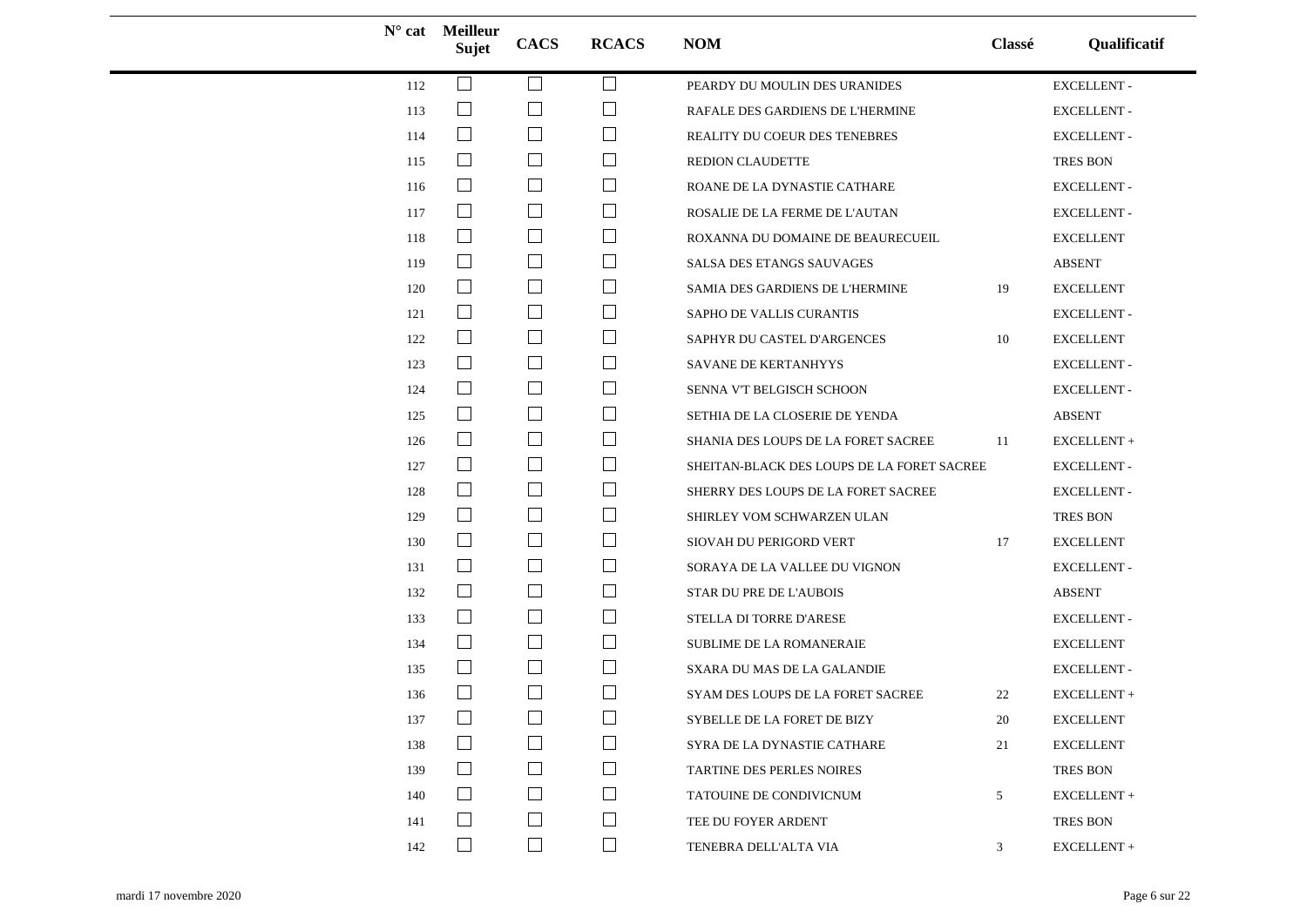|                    |     | $N^{\circ}$ cat Meilleur<br>Sujet | <b>CACS</b>                 | <b>RCACS</b> | <b>NOM</b>                              | Classé          | Qualificatif        |
|--------------------|-----|-----------------------------------|-----------------------------|--------------|-----------------------------------------|-----------------|---------------------|
|                    | 143 | $\Box$                            | $\Box$                      | $\Box$       | TESS BLACK DES LOUPS DE LA FORET SACREE | $\overline{2}$  | ${\sf EXCELLENT}$ + |
|                    | 144 | $\mathcal{L}_{\mathcal{A}}$       | $\mathcal{L}_{\mathcal{A}}$ | $\Box$       | TESS DES NOTABLES NOIRS                 |                 | <b>ABSENT</b>       |
|                    | 145 | $\Box$                            | $\Box$                      | ⊔            | TOUNDRA DES TERRES CAUCHOISES           |                 | <b>ABSENT</b>       |
|                    | 146 | $\Box$                            | $\Box$                      | $\Box$       | UNIKA MARAJUYO                          |                 | <b>EXCELLENT-</b>   |
|                    | 147 | $\Box$                            | $\Box$                      | $\Box$       | VALKOHAMPAAN ELYSEE ROSE                | $7\phantom{.0}$ | EXCELLENT+          |
|                    | 148 | $\overline{\phantom{a}}$          | $\blacktriangledown$        | $\Box$       | VALKOHAMPAAN IAY-IAY                    | 1               | EXCELLENT +         |
|                    | 149 | $\Box$                            | $\Box$                      | $\Box$       | VALKOHAMPAAN LEEUWIN                    |                 | <b>TRES BON</b>     |
|                    | 150 | $\Box$                            | $\Box$                      | $\Box$       | VALKOHAMPAAN MAI TAI                    |                 | TRES BON            |
|                    | 151 | $\sqcup$                          | $\Box$                      | $\Box$       | VALKOHAMPAAN MARGAUX                    | 16              | EXCELLENT +         |
| <b>PUPPY</b>       |     |                                   |                             |              |                                         |                 |                     |
|                    | 179 | $\Box$                            | $\Box$                      | $\Box$       | CHIMINDOA D'ADDA                        |                 | <b>ABSENT</b>       |
|                    | 180 | $\Box$                            | $\Box$                      | ⊔            | GRIMOIRE PEPSI C'VAIN QUEEN             |                 | TRES PROMETTEUR     |
|                    | 181 | $\Box$                            | $\Box$                      | $\Box$       | VALLALA DU COEUR DES TENEBRES           |                 | TRES PROMETTEUR     |
|                    | 182 | $\Box$                            | $\Box$                      | $\Box$       | VEGA DE L'ETOILE NEGRA                  |                 | <b>PROMETTEUR</b>   |
|                    | 183 | $\Box$                            | $\Box$                      | ⊔            | VILIA DU COEUR DES TENEBRES             |                 | <b>PROMETTEUR</b>   |
|                    | 184 | $\Box$                            | $\Box$                      | $\Box$       | VOLGA DU MOULIN DES URANIDES            |                 | TRES PROMETTEUR     |
|                    | 185 | $\Box$                            | $\Box$                      | $\Box$       | VOLTA DU DOMAINE DE TURNAGO VILLARES    |                 | TRES PROMETTEUR     |
|                    | 186 | $\Box$                            | $\Box$                      | $\Box$       | VOUNDA DU COTE DE CHEZ CYAN             |                 | TRES PROMETTEUR     |
|                    | 187 | $\Box$                            | $\Box$                      | $\Box$       | VULPIE DU MOULIN DES URANIDES           |                 | TRES PROMETTEUR     |
| <b>TRAVAIL</b>     |     |                                   |                             |              |                                         |                 |                     |
|                    | 102 | $\Box$                            | $\Box$                      | $\Box$       | <b>EMMABOURNE BLACK GEM</b>             | 4               | <b>EXCELLENT</b>    |
|                    | 152 | $\Box$                            | $\Box$                      | $\Box$       | EMMABOURNE GOOD LUCK CHARM              | 3               | <b>EXCELLENT</b>    |
|                    | 153 | $\Box$                            | $\Box$                      | $\Box$       | LORA DE LA TERRE SAUVAGE                | 1               | <b>EXCELLENT</b>    |
|                    | 154 | $\Box$                            | $\Box$                      | $\Box$       | SANJA DES GARDIENS DE L'HERMINE         | $\overline{2}$  | <b>EXCELLENT</b>    |
| <b>UTILISATION</b> |     |                                   |                             |              |                                         |                 |                     |
|                    | 191 |                                   | $\Box$                      | $\Box$       | TOOTSIE DE LA VALLEE DES SUESSIONES     |                 | <b>EXCELLENT</b>    |
| <b>VETERAN</b>     |     |                                   |                             |              |                                         |                 |                     |
|                    | 188 | ⊔                                 | $\Box$                      | $\Box$       | <b>GLADYS DU PARC DE L'HAY</b>          |                 | <b>EXCELLENT</b>    |
|                    | 189 |                                   | $\Box$                      | $\Box$       | JILSY DU MOULIN DES URANIDES            |                 | <b>EXCELLENT</b>    |
|                    | 190 |                                   | $\Box$                      | $\Box$       | MYRTILLE CHAPEL BANK APACHE             |                 |                     |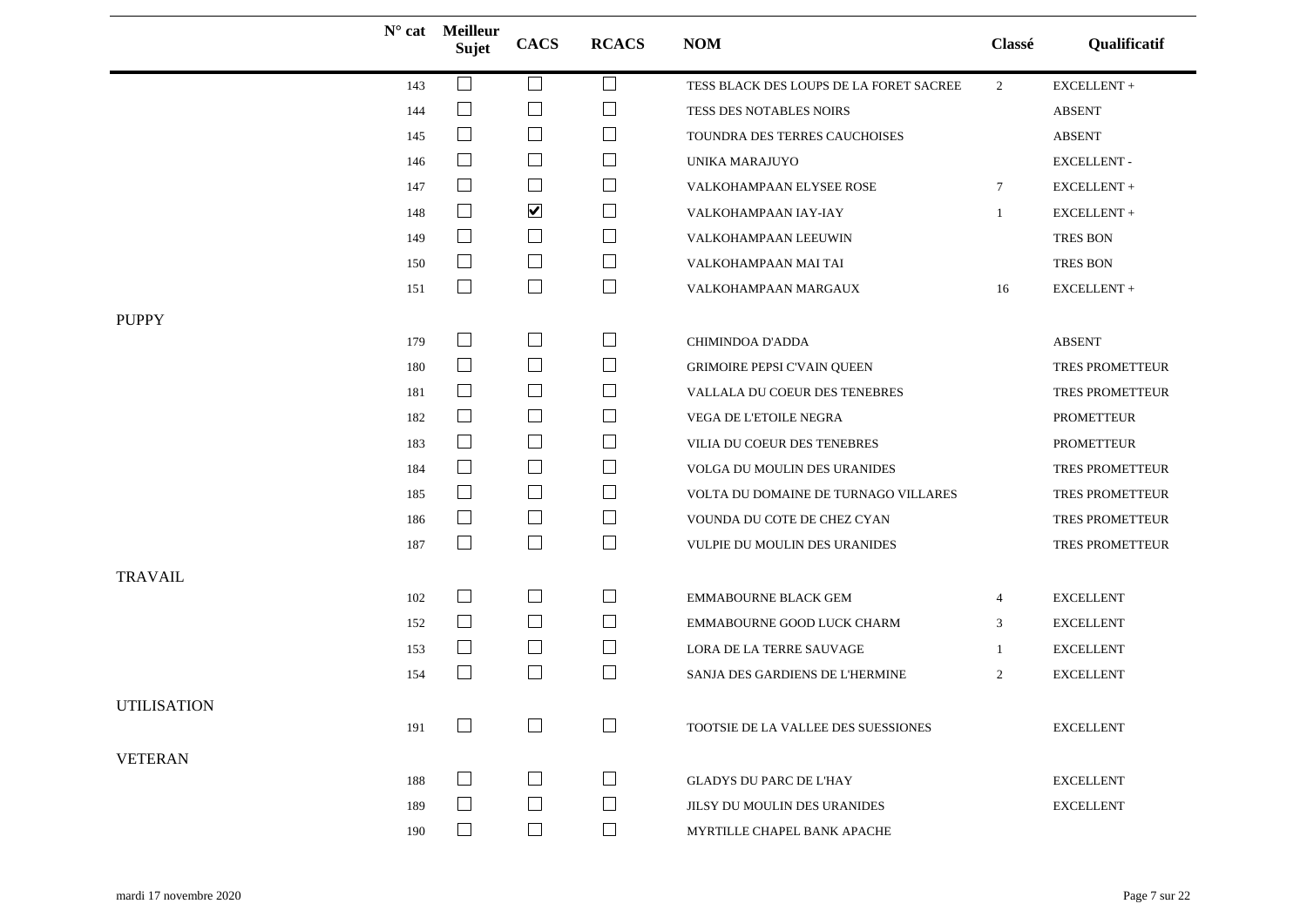|                                        |            | $N^{\circ}$ cat Meilleur<br><b>Sujet</b> | <b>CACS</b>          | <b>RCACS</b>         | <b>NOM</b>                                                      | Classé         | Qualificatif                         |
|----------------------------------------|------------|------------------------------------------|----------------------|----------------------|-----------------------------------------------------------------|----------------|--------------------------------------|
| <b>CHIEN DE BERGER BELGE Laekenois</b> |            |                                          |                      |                      |                                                                 |                |                                      |
| <b>MALES</b>                           |            |                                          |                      |                      |                                                                 |                |                                      |
| <b>INTERMEDIAIRE</b>                   | 192        | $\Box$                                   | $\Box$               | $\blacktriangledown$ | ABBEYLEIX ULTRA                                                 |                | <b>EXCELLENT</b>                     |
| <b>JEUNE</b>                           | 196        | $\Box$                                   | $\Box$               | $\Box$               | UGO DU DOMAINE DE TURNAGO VILLARES                              | $\mathbf{1}$   | <b>EXCELLENT</b>                     |
| <b>OUVERTE</b>                         | 193        | $\Box$                                   | $\Box$               | $\Box$               | <b>BARBU D'ERODUR</b>                                           | 2              | <b>EXCELLENT</b>                     |
| <b>TRAVAIL</b>                         | 194        | $\Box$                                   | $\Box$               | $\Box$               | SYLVER DU DOMAINE DE TURNAGO VILLARES                           | -1             | <b>EXCELLENT</b>                     |
| <b>FEMELLES</b>                        | 195        | $\Box$                                   | $\blacktriangledown$ | $\Box$               | SUIPPES DE LA SYLBRILLAUME                                      | $\mathbf{1}$   | <b>EXCELLENT</b>                     |
| <b>CHAMPION</b>                        |            |                                          |                      |                      |                                                                 |                |                                      |
|                                        | 206<br>207 | $\Box$<br>$\Box$                         | $\Box$<br>$\Box$     | $\Box$<br>$\Box$     | (CH) RHEA DU VAL HOLDENRIED<br>ZIGGI VAN DE DUVETORRE           | -1<br>2        | <b>EXCELLENT</b><br><b>EXCELLENT</b> |
| <b>INTERMEDIAIRE</b>                   | 197        | $\Box$                                   | $\Box$               | $\Box$               | UTREK DE LA TANGI MORGANE                                       |                | TRES BON                             |
| <b>JEUNE</b>                           |            |                                          |                      |                      |                                                                 |                |                                      |
|                                        | 203        | $\begin{array}{ccc} \hline \end{array}$  | ⊔                    | $\Box$               | ABBEYLEIX U'JOY                                                 | $\mathbf{1}$   | <b>EXCELLENT</b>                     |
|                                        | 204<br>205 | $\Box$<br>$\Box$                         | $\Box$<br>$\Box$     | $\Box$<br>$\Box$     | UKIE DE LA SYLBRILLAUME<br>URIAH DU DOMAINE DE TURNAGO VILLARES |                | 3 TRES BON<br>2 TRES BON             |
| <b>OUVERTE</b>                         |            |                                          |                      |                      |                                                                 |                |                                      |
|                                        | 198        | $\Box$                                   | $\blacktriangledown$ | $\Box$               | AFGHANE DES FAUVES DE SALINE                                    | $\mathbf{1}$   | <b>EXCELLENT</b>                     |
|                                        | 199        | $\vert \ \ \vert$                        |                      |                      | <b>BIXIE D'EROUDUR</b>                                          | 3              | <b>EXCELLENT</b>                     |
|                                        | 200        |                                          | $\Box$               |                      | HUMLANS WIVA WICTORIA                                           | 4              | <b>EXCELLENT</b>                     |
|                                        | 201        | $\mathsf{L}$                             | $\Box$               | $\Box$               | VAN DE BAARBEEKHOEVE BRIZO FOR BONVIVANT                        |                | <b>TRES BON</b>                      |
|                                        | 202        | $\mathsf{L}$                             | $\perp$              | $\blacktriangledown$ | ZINKA VAN DE SCHRANSHOEVE AT BRIGHU                             | $\overline{2}$ | <b>EXCELLENT</b>                     |
| <b>PUPPY</b>                           | 208        |                                          |                      |                      | VIRAG DU CLAN DES LOUVES                                        |                | <b>TRES PROMETTEUR</b>               |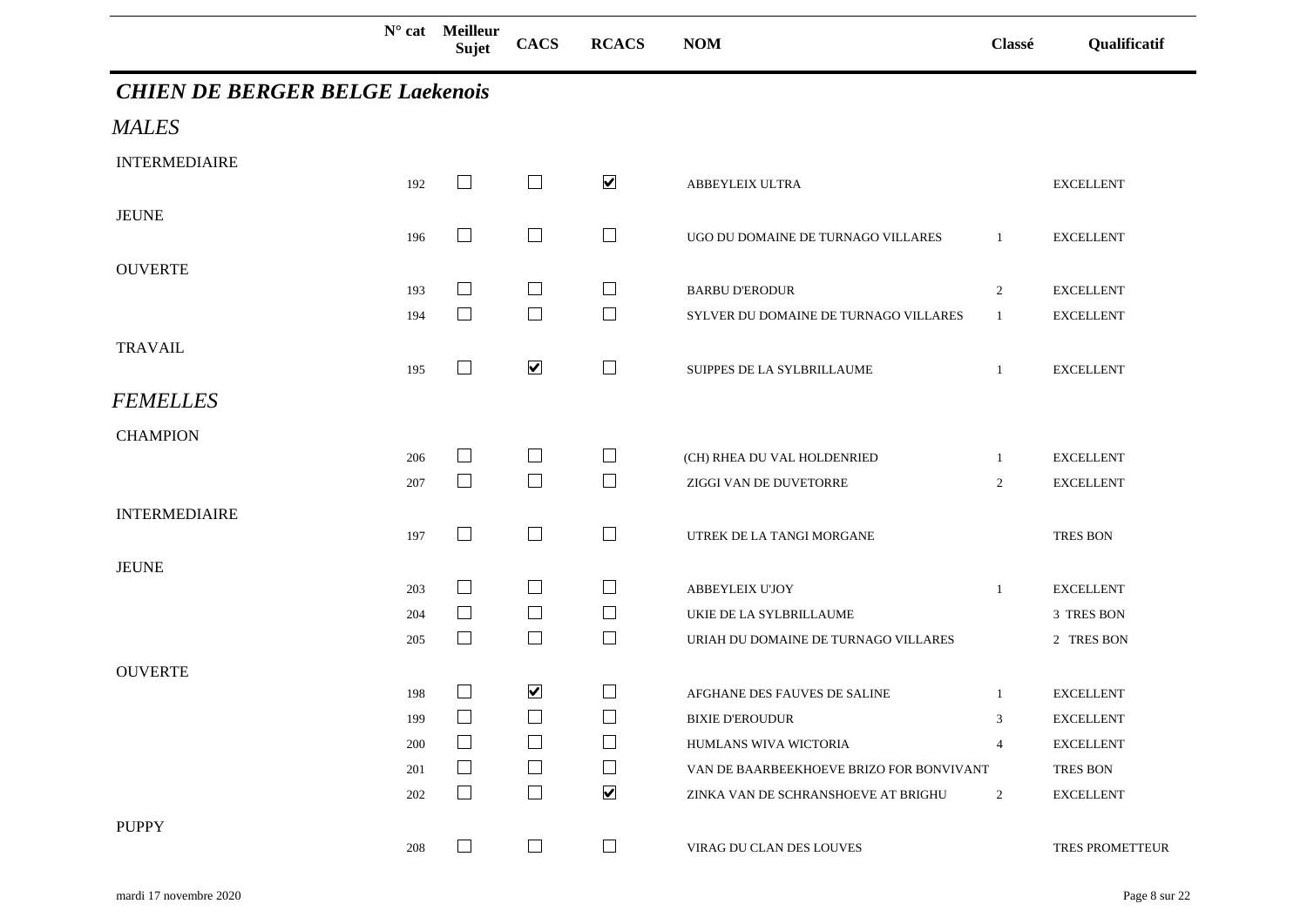**N° cat Meilleur** 

## **Sujet CACS RCACS NOM Classé Qualificatif**

## *CHIEN DE BERGER BELGE Malinois*

*MALES*

| <b>CHAMPION</b>      |     |        |                          |                      |                                          |                |                  |
|----------------------|-----|--------|--------------------------|----------------------|------------------------------------------|----------------|------------------|
|                      | 253 | $\Box$ | $\mathbf{L}$             | $\mathsf{L}$         | (CH) CHASE BOHEMIA ALKE                  | $\overline{2}$ | <b>EXCELLENT</b> |
|                      | 254 | $\Box$ | $\Box$                   | $\Box$               | (CH) ORIS DU MAS DE LA GALANDIE          | $\mathbf{1}$   | <b>EXCELLENT</b> |
|                      | 255 | $\Box$ | $\Box$                   | $\Box$               | (CH) POLLUX DU BAISER ORAGEUX            |                | <b>EXCELLENT</b> |
| <b>INTERMEDIAIRE</b> |     |        |                          |                      |                                          |                |                  |
|                      | 209 | $\Box$ | $\Box$                   | $\sqcup$             | TIGROU DES ILES DU SUD                   | 2              | <b>EXCELLENT</b> |
|                      | 210 | $\Box$ | $\Box$                   | $\Box$               | URUK-HAI DES ILES FIDJI                  |                | <b>ABSENT</b>    |
|                      | 211 | $\Box$ | $\Box$                   | $\mathsf{L}$         | <b>URUS</b>                              |                | <b>ELIMINE</b>   |
|                      | 212 | $\Box$ | $\Box$                   | $\Box$               | USTAF (DIT UGO) DES ILES FIDJI           |                | <b>TRES BON</b>  |
|                      | 213 | $\Box$ | $\Box$                   | $\Box$               | USTER DU CREPUSCULE DES LOUPS            |                | <b>TRES BON</b>  |
|                      | 214 | $\Box$ | $\Box$                   | ⊔                    | UTAH DE LA TERRE AIMEE                   | 3              | <b>EXCELLENT</b> |
|                      | 215 | $\Box$ | $\Box$                   | $\Box$               | UTAMAROU DE LA TERRE AIMEE               | -1             | <b>EXCELLENT</b> |
| <b>JEUNE</b>         |     |        |                          |                      |                                          |                |                  |
|                      | 242 | $\Box$ | $\Box$                   | $\Box$               | <b>UBAYE DES ILES DU SUD</b>             |                | <b>EXCELLENT</b> |
|                      | 243 | $\Box$ | $\Box$                   | $\Box$               | UILLEANN DU MAS DES LAVANDES             | 2              | <b>EXCELLENT</b> |
|                      | 244 | $\Box$ | $\Box$                   | $\sqcup$             | ULAK DES ILES DU SUD                     | $\overline{4}$ | <b>EXCELLENT</b> |
|                      | 245 | $\Box$ | $\Box$                   | $\mathsf{L}$         | ULRIK DE LA CLOSERIE DU CREMONT          | 5              | <b>EXCELLENT</b> |
|                      | 246 | $\Box$ | $\Box$                   | $\Box$               | UNFORGETTABLE NOUREIEV DU BAISER ORAGEUX |                | <b>ABSENT</b>    |
|                      | 247 | $\Box$ | $\Box$                   | $\Box$               | UPPERCUT DU DOMAINE DE TURNAGO VILLARES  |                | <b>TRES BON</b>  |
|                      | 248 | $\Box$ | $\Box$                   | $\Box$               | URAO DU MAS DE LA GALANDIE               | 6              | <b>EXCELLENT</b> |
|                      | 249 | $\Box$ | $\Box$                   | $\mathbb{R}^n$       | URUG DU MAS DE LA GALANDIE               | -1             | <b>EXCELLENT</b> |
|                      | 250 | $\Box$ | $\Box$                   | ⊔                    | URWAN DU MAS DES LAVANDES                |                | ABSENT           |
|                      | 251 | $\Box$ | $\Box$                   | $\Box$               | URYS DU MAS DES LAVANDES                 |                | <b>EXCELLENT</b> |
|                      | 252 | $\Box$ | $\Box$                   | $\Box$               | USTY DES ILES DU SUD                     | $\mathfrak{Z}$ | <b>EXCELLENT</b> |
| <b>OUVERTE</b>       |     |        |                          |                      |                                          |                |                  |
|                      | 216 | $\Box$ | $\Box$                   | $\Box$               | AIANYS CASPER BOHEMIA                    |                | <b>EXCELLENT</b> |
|                      | 217 | $\Box$ | $\overline{\phantom{a}}$ | $\blacktriangledown$ | ALEXANDRE DU HAMEAU ST-BLAISE            | $\overline{2}$ | <b>EXCELLENT</b> |
|                      | 218 |        | $\overline{\mathbf{v}}$  |                      | (CH) ARAMIS DU HAMEAU ST BLAISE          | 1              | <b>EXCELLENT</b> |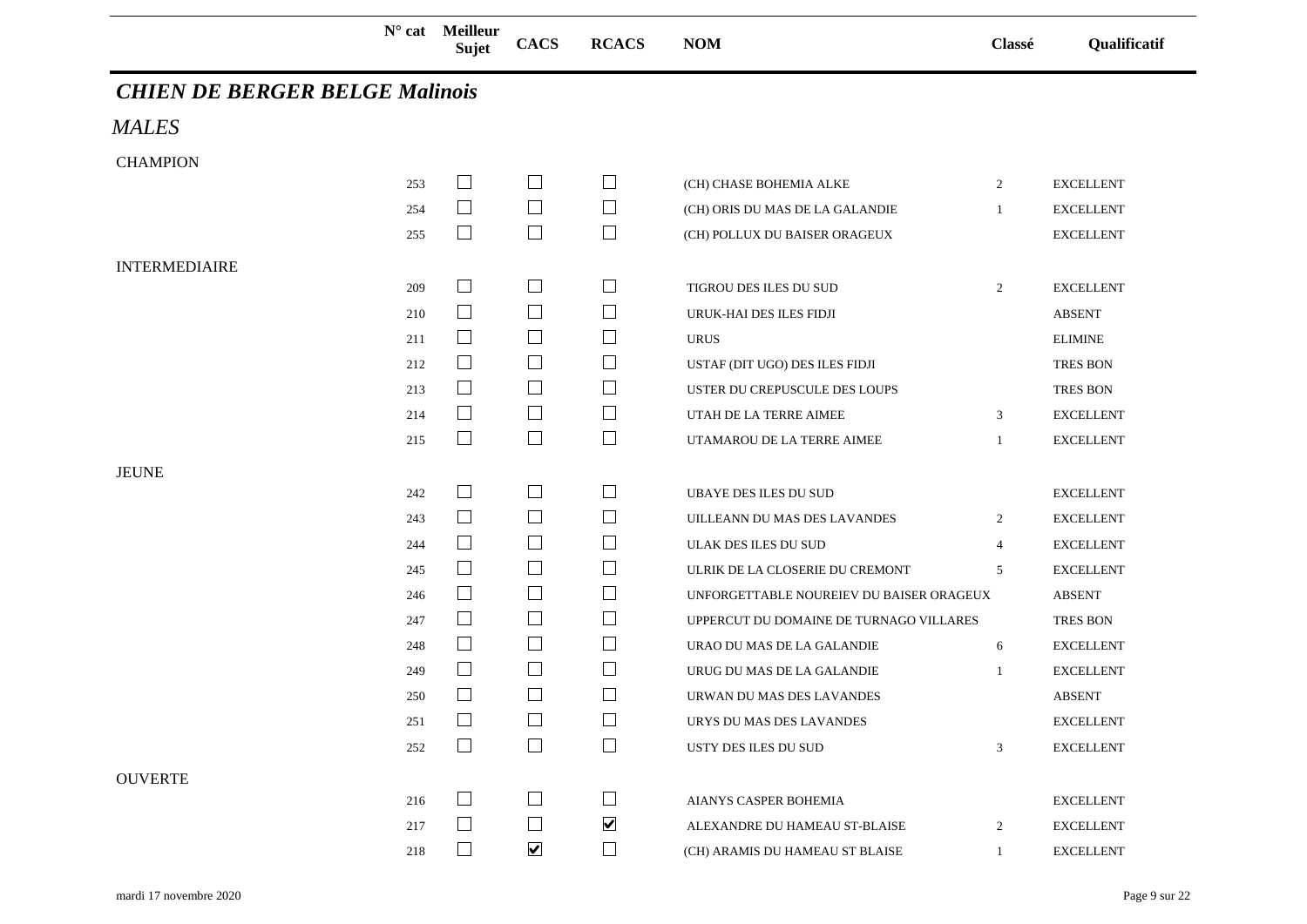|                |     | N° cat Meilleur<br>Sujet | <b>CACS</b>   | <b>RCACS</b> | <b>NOM</b>                           | Classé          | Qualificatif      |
|----------------|-----|--------------------------|---------------|--------------|--------------------------------------|-----------------|-------------------|
|                | 219 | □                        | $\Box$        | ப            | (CH) MALIGARDENS DR DANTE            | 8               | <b>EXCELLENT</b>  |
|                | 220 | $\Box$                   | $\Box$        | $\Box$       | ONE-OFF DES ILES FIDJI               | 4               | <b>EXCELLENT</b>  |
|                | 221 | $\Box$                   | $\Box$        | ⊔            | PHALKO DU MAS DES LAVANDES           | 6               | <b>EXCELLENT</b>  |
|                | 222 | $\Box$                   | $\Box$        | ⊔            | REGAIN DU MAS DE LA GALANDIE         | 5               | <b>EXCELLENT</b>  |
|                | 223 | $\Box$                   | $\Box$        | $\Box$       | <b>RUBIS DES ILES FIDJI</b>          |                 | <b>EXCELLENT</b>  |
|                | 224 | $\Box$                   | $\Box$        | ப            | RUN DU DOMAINE DE VAUROUX            |                 | <b>EXCELLENT</b>  |
|                | 225 | ⊔                        | $\Box$        | ⊔            | SATAN DES ILES FIDJI                 |                 | <b>TRES BON</b>   |
|                | 226 | $\Box$                   | $\Box$        | $\Box$       | SAX DES ILES DU SUD                  |                 | <b>EXCELLENT</b>  |
|                | 227 | $\Box$                   | $\Box$        | $\Box$       | STANDING OVATION DELL'ALTA VIA       |                 | <b>EXCELLENT</b>  |
|                | 228 | ⊔                        | $\Box$        | ப            | STORM DE LA ROSERAIE DE SAINT PONS   |                 | <b>EXCELLENT</b>  |
|                | 229 | $\Box$                   | $\Box$        | $\sqcup$     | STRIKE DU DOMAINE DE VAUROUX         | 3               | <b>EXCELLENT</b>  |
|                | 230 | $\Box$                   | $\Box$        | $\Box$       | TINTIN DI CASA COLOMBA               | $7\phantom{.0}$ | <b>EXCELLENT</b>  |
|                | 231 | $\Box$                   | $\Box$        | ⊔            | TNT (DIT TEBE) DU BAISER ORAGEUX     |                 | <b>EXCELLENT</b>  |
|                | 232 | $\Box$                   | $\Box$        | $\Box$       | TOLDO DELL'ALTA VIA                  |                 | <b>EXCELLENT</b>  |
|                | 233 | $\Box$                   | $\Box$        | $\Box$       | TOMMIX DI CASA COLOMBA               |                 | <b>EXCELLENT</b>  |
| <b>PUPPY</b>   |     |                          |               |              |                                      |                 |                   |
|                | 256 | $\Box$                   | $\Box$        | $\Box$       | CARNAC DU HAMEAU ST BLAISE           |                 | PROMETTEUR        |
|                | 257 | $\Box$                   | $\Box$        | Ц            | CELTE DU HAMEAU ST BLAISE            |                 | <b>PROMETTEUR</b> |
|                | 258 | $\Box$                   | $\Box$        | $\sqcup$     | CEROS DU HAMEAU SAINT BLAISE         |                 | TRES PROMETTEUR   |
|                | 259 | $\Box$                   | $\Box$        | $\Box$       | VENZO DES ILES FIDJI                 |                 | <b>ABSENT</b>     |
|                | 260 | $\Box$                   | $\Box$        | ⊔            | VIDOCQ DES ILES FIDJI                |                 | <b>PROMETTEUR</b> |
|                | 261 | $\Box$                   | $\Box$        | ⊔            | VLAD DELL'ALTA VIA                   |                 | <b>ABSENT</b>     |
|                | 262 | $\Box$                   | $\Box$        | ⊔            | VLAD DU BAISER ORAGEUX               |                 | PROMETTEUR        |
|                | 263 | $\Box$                   | $\Box$        | $\Box$       | VULCAIN DES ILES FIDJI               |                 | TRES PROMETTEUR   |
|                | 264 | $\Box$                   | $\Box$        | $\Box$       | <b>VUZ DI CASA COLOMBA</b>           |                 | <b>PROMETTEUR</b> |
| <b>TRAVAIL</b> |     |                          |               |              |                                      |                 |                   |
|                | 234 | $\Box$                   | $\mathcal{L}$ | $\Box$       | NUTS DU DOMAINE DE VAUROUX           | $\overline{4}$  | <b>EXCELLENT</b>  |
|                | 235 | $\perp$                  | $\Box$        | $\Box$       | PROWL BOHEMIA ALKE                   |                 | <b>TRES BON</b>   |
|                | 236 | $\Box$                   | $\mathbf{L}$  | $\Box$       | RAHAN DES SOUVERAINS DE LORRAINE     |                 | TRES BON          |
|                | 237 | $\Box$                   | $\Box$        | $\Box$       | REBEL DU DOMAINE DE TURNAGO VILLARES | 6               | <b>EXCELLENT</b>  |
|                | 238 | $\vert \ \ \vert$        | $\Box$        | $\Box$       | (CH) ROMULUS DU DOMAINE DE VAUROUX   | $\mathbf{1}$    | <b>EXCELLENT</b>  |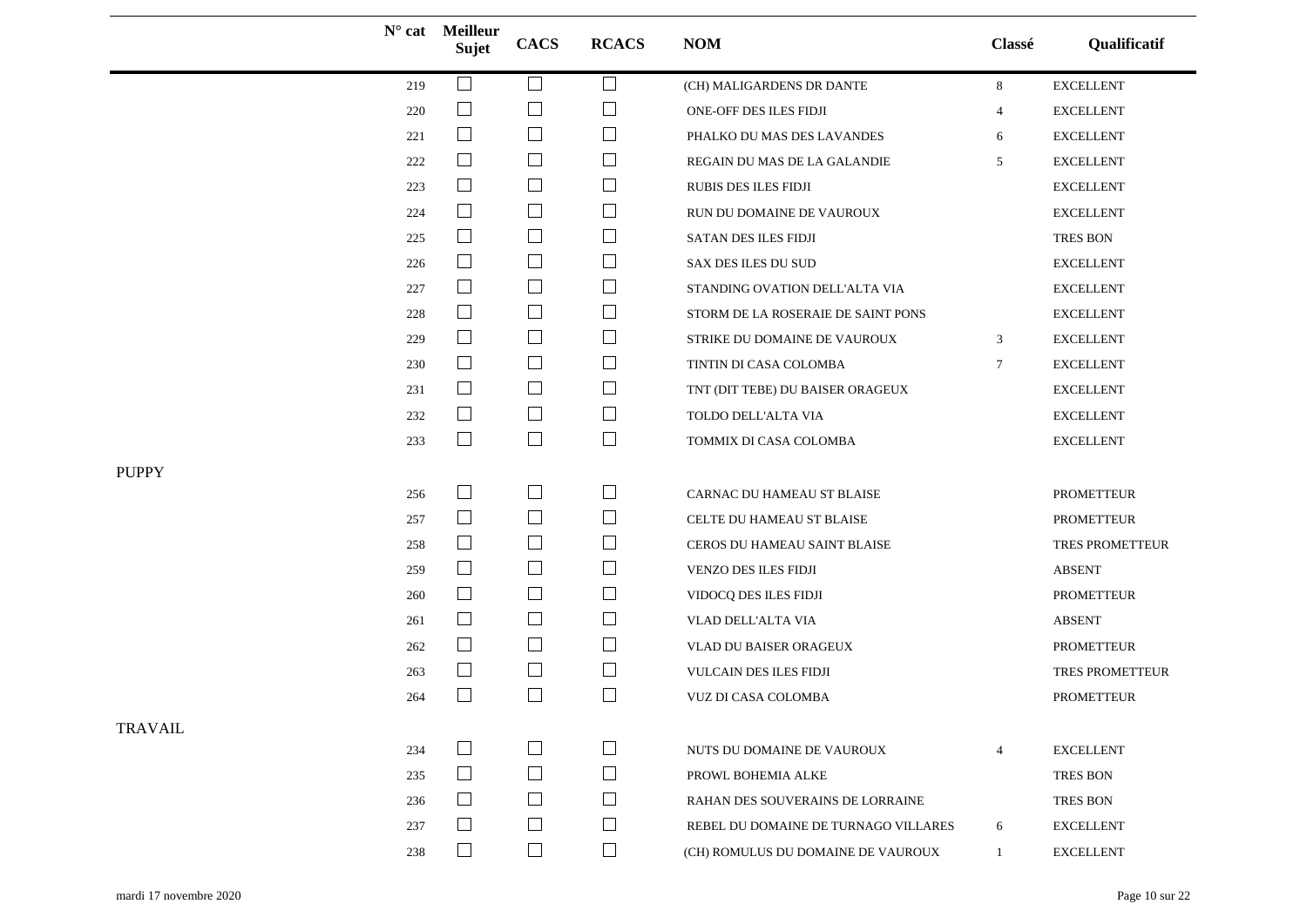|                      |     | $N^{\circ}$ cat Meilleur<br>Sujet | <b>CACS</b>                 | <b>RCACS</b> | <b>NOM</b>                                   | Classé         | Qualificatif      |
|----------------------|-----|-----------------------------------|-----------------------------|--------------|----------------------------------------------|----------------|-------------------|
|                      | 239 |                                   | $\Box$                      | ⊔            | SETH DES ILES DU SUD                         | 3              | <b>EXCELLENT</b>  |
|                      | 240 | $\Box$                            | $\Box$                      | $\Box$       | TOLKEN DE LA ROSERAIE DE SAINT PONS          | 5              | <b>EXCELLENT</b>  |
|                      | 241 | $\overline{\phantom{a}}$          | $\overline{\phantom{a}}$    | $\Box$       | ZORIAN DU HAMEAU SAINT BLAISE                | 2              | <b>EXCELLENT</b>  |
| <b>UTILISATION</b>   |     |                                   |                             |              |                                              |                |                   |
|                      | 268 | $\Box$                            | $\overline{\phantom{a}}$    | ⊔            | R.E.P II DE LA SYLBRILLAUME                  |                | <b>TRES BON</b>   |
|                      | 269 | $\Box$                            | $\overline{\phantom{a}}$    | $\Box$       | RIOS DE LA CLOSERIE DU CREMONT               |                | <b>TRES BON</b>   |
|                      | 270 | $\Box$                            | $\Box$                      | $\Box$       | SYLVER DES PLAINES DU MINERVOIS              |                | <b>TRES BON</b>   |
|                      | 271 | $\overline{\phantom{a}}$          | $\Box$                      | $\Box$       | TWINY DU VOID DE LA BURE                     |                | <b>TRES BON</b>   |
| <b>VETERAN</b>       |     |                                   |                             |              |                                              |                |                   |
|                      | 265 | $\Box$                            | $\Box$                      | ⊔            | JUSTINIEN DU MAS DE LA GALANDIE              |                | <b>EXCELLENT</b>  |
|                      | 266 | $\Box$                            | $\Box$                      | $\sqcup$     | LURON DE LA CLOSERIE DE YENDA                |                | <b>ABSENT</b>     |
|                      | 267 | $\Box$                            | $\Box$                      | $\Box$       | NACHO DES ILES FIDJI                         |                | <b>EXCELLENT</b>  |
| <b>FEMELLES</b>      |     |                                   |                             |              |                                              |                |                   |
| <b>CHAMPION</b>      |     |                                   |                             |              |                                              |                |                   |
|                      | 323 | $\Box$                            | $\Box$                      | ⊔            | (CH) MANDY DU DOMAINE DE VAUROUX             | 3              | <b>EXCELLENT</b>  |
|                      | 324 | $\overline{\phantom{a}}$          | $\Box$                      | $\Box$       | OPEANE DU MAS DE LA GALANDIE                 | 1              | <b>EXCELLENT</b>  |
|                      | 325 | $\Box$                            | $\Box$                      | $\sqcup$     | OSIRIS DU MAS DES LAVANDES                   | 6              | <b>EXCELLENT</b>  |
|                      | 326 | $\Box$                            | $\Box$                      | $\sqcup$     | PSYCHE DES ILES FIDJI                        | $\overline{2}$ | <b>EXCELLENT</b>  |
|                      | 327 | $\Box$                            | $\Box$                      | $\Box$       | SAPHIR DES ILES FIDJI                        | 5              | <b>EXCELLENT</b>  |
|                      | 328 | $\Box$                            | $\Box$                      | $\Box$       | (CH) UNE FAUVE DU HAMEAU SAINT BLAISE        | $\overline{4}$ | <b>EXCELLENT</b>  |
| <b>INTERMEDIAIRE</b> |     |                                   |                             |              |                                              |                |                   |
|                      | 272 | $\Box$                            | $\mathcal{L}_{\mathcal{A}}$ | $\Box$       | CHIRAZE DU TERRIL DES LOUPS AVEC BONVIVANT 5 |                | <b>EXCELLENT</b>  |
|                      | 273 | $\Box$                            | $\Box$                      | ⊔            | TAHIS DES ILES DU SUD                        | 3              | <b>EXCELLENT</b>  |
|                      | 274 | $\Box$                            | $\Box$                      | $\Box$       | TEXANE DU MAS DES LAVANDES                   | 2              | <b>EXCELLENT</b>  |
|                      | 275 | $\Box$                            | $\Box$                      | $\Box$       | THETHYS DU MAS DES LAVANDES                  | -1             | <b>EXCELLENT</b>  |
|                      | 276 | $\Box$                            | $\Box$                      | $\Box$       | UVASPINA DI CASA COLOMBA                     | $\overline{4}$ | <b>EXCELLENT</b>  |
| <b>JEUNE</b>         |     |                                   |                             |              |                                              |                |                   |
|                      | 312 | $\mathbf{1}$                      | $\mathbf{L}$                |              | CLEOPATRE DU TERRIL DES LOUPS                | $\mathbf{1}$   | <b>EXCELLENT</b>  |
|                      | 313 | $\Box$                            | $\Box$                      | $\Box$       | UDJY DES ILES DU SUD                         |                | <b>EXCELLENT</b>  |
|                      | 314 | $\Box$                            | $\Box$                      | ⊔            | UHLANN DU MAS DE LA GALANDIE                 | 3              | ${\sf EXCELLENT}$ |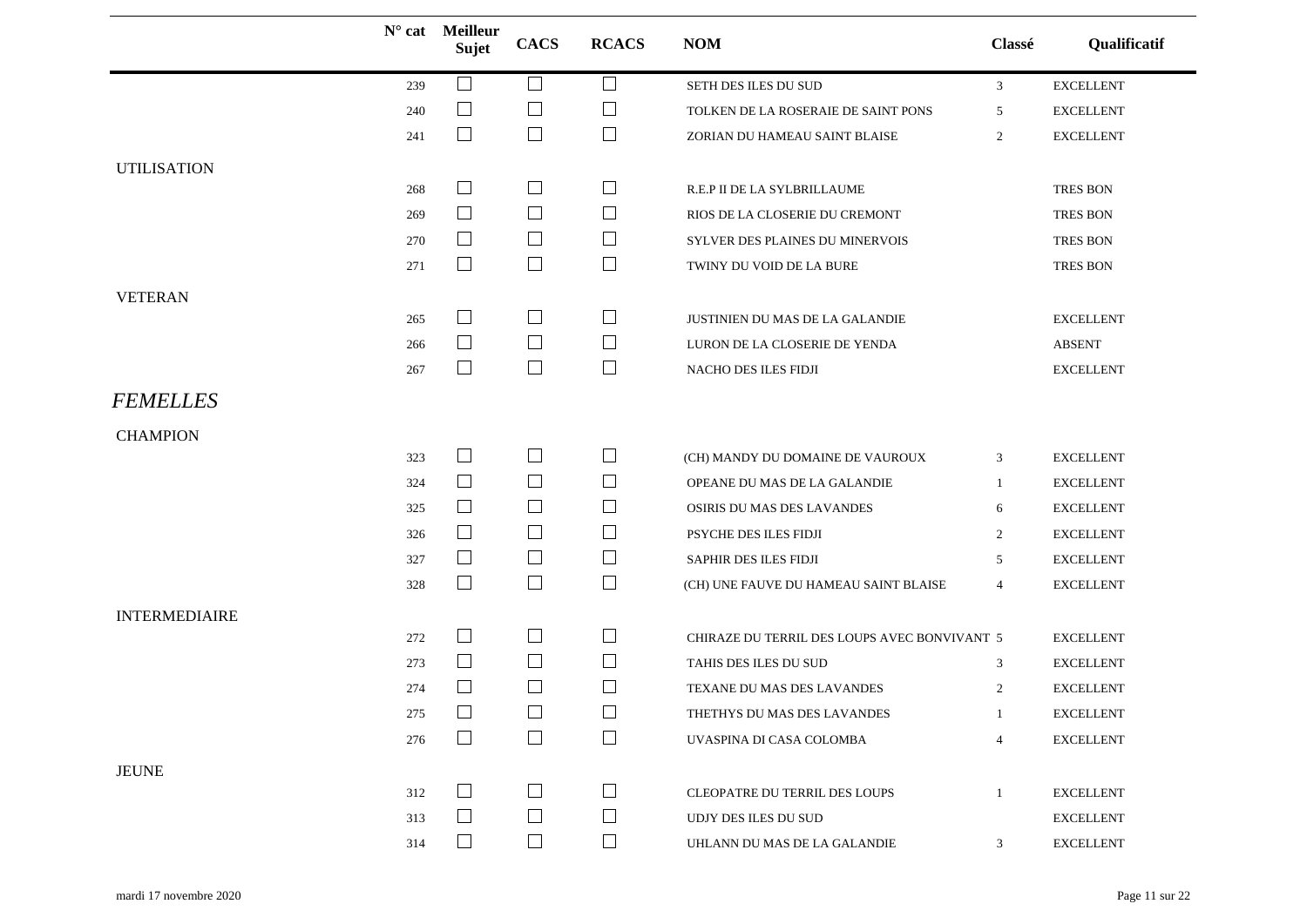|                |     | N° cat Meilleur<br>Sujet    | <b>CACS</b>                 | <b>RCACS</b>             | <b>NOM</b>                             | Classé         | Qualificatif     |
|----------------|-----|-----------------------------|-----------------------------|--------------------------|----------------------------------------|----------------|------------------|
|                | 315 | $\mathcal{L}$               | $\Box$                      | ⊔                        | UITE DES ILES DU SUD                   | $\overline{4}$ | <b>EXCELLENT</b> |
|                | 316 | $\mathcal{L}_{\mathcal{A}}$ | $\mathbf{I}$                |                          | UNEXPECTED DU BAISER ORAGEUX           |                | <b>EXCELLENT</b> |
|                | 317 | $\Box$                      | $\Box$                      | $\Box$                   | UPSY DE LA ROSERAIE DE SAINT PONS      |                | TRES BON         |
|                | 318 | $\Box$                      | $\overline{\phantom{a}}$    | $\Box$                   | UPSY DU DRAKKAR NORMAND                | 5              | <b>EXCELLENT</b> |
|                | 319 | $\Box$                      | $\Box$                      | $\Box$                   | USKA DES ILES FIDJI                    | 2              | <b>EXCELLENT</b> |
|                | 320 | $\Box$                      | $\overline{\phantom{a}}$    | $\sqcup$                 | UTAH-BEACH DU DRAKKARD NORMAND         |                | <b>EXCELLENT</b> |
|                | 321 | ⊔                           | $\mathcal{L}_{\mathcal{A}}$ | $\Box$                   | UXYA DU MAS DES LAVANDES               |                | <b>EXCELLENT</b> |
|                | 322 | $\Box$                      | $\Box$                      | ⊔                        | UZOA DES ILES FIDJI                    |                | <b>EXCELLENT</b> |
| <b>OUVERTE</b> |     |                             |                             |                          |                                        |                |                  |
|                | 277 | $\Box$                      | $\blacktriangledown$        | $\sqcup$                 | AMBER DU HAMEAU SAINT BLAISE           | -1             | <b>EXCELLENT</b> |
|                | 278 | $\Box$                      | $\overline{\phantom{a}}$    | $\Box$                   | <b>BONVIVANT C'EST CHIC</b>            |                | EXCELLENT +      |
|                | 279 | $\Box$                      | $\Box$                      | $\Box$                   | BONVIVANT COUP DE FOUDRE AVEC ZODANTTA |                | <b>EXCELLENT</b> |
|                | 280 | $\Box$                      | $\Box$                      | $\sqcup$                 | CILUNA CARDASSIA DE LA BELLE PITOU     |                | <b>EXCELLENT</b> |
|                | 281 | $\Box$                      | $\Box$                      | $\Box$                   | (CH) MALIGARDENS CIRKA                 |                | <b>EXCELLENT</b> |
|                | 282 | $\Box$                      | $\Box$                      | ⊔                        | NANCY DE LA TERRE AIMEE                | 8              | <b>EXCELLENT</b> |
|                | 283 | $\Box$                      | $\Box$                      | $\sqcup$                 | ONDINE DU MAS DES LAVANDES             |                | <b>EXCELLENT</b> |
|                | 284 | $\Box$                      | $\Box$                      | $\blacktriangledown$     | OUIJA DU MAS DE LA GALANDIE            | $\overline{2}$ | <b>EXCELLENT</b> |
|                | 285 | $\overline{\phantom{a}}$    | $\Box$                      | ⊔                        | PHARAMINEUSE DU BAISER ORAGEUX         |                | <b>EXCELLENT</b> |
|                | 286 | $\Box$                      | $\Box$                      | ⊔                        | PRUSKA DU BAISER ORAGEUX               |                | <b>EXCELLENT</b> |
|                | 287 | $\Box$                      | $\Box$                      | $\Box$                   | RAMA DU DOMAINE DE VAUROUX             | $\overline{4}$ | <b>EXCELLENT</b> |
|                | 288 | $\overline{\phantom{a}}$    | $\Box$                      | ⊔                        | RAY-BANN DU MAS DES LAVANDES           | 6              | <b>EXCELLENT</b> |
|                | 289 | $\Box$                      | $\Box$                      | $\sqcup$                 | REZA DU MAS DES LAVANDES               |                | <b>EXCELLENT</b> |
|                | 290 | $\Box$                      | $\Box$                      | $\sqcup$                 | ROMY DES ILES FIDJI                    |                | TRES BON         |
|                | 291 | $\mathcal{L}_{\mathcal{A}}$ | $\Box$                      | ⊔                        | R'SANDY DU BAISER ORAGEUX              |                | <b>EXCELLENT</b> |
|                | 292 |                             | $\Box$                      |                          | SANDY DE LA TERRE AIMEE                |                | EXCELLENT+       |
|                | 293 | $\Box$                      | $\Box$                      | $\Box$                   | SHADE DU BAISER ORAGEUX                | 3              | <b>EXCELLENT</b> |
|                | 294 | $\blacksquare$              | $\vert \ \ \vert$           | $\overline{\phantom{0}}$ | SILENCE DU DOMAINE DE VAUROUX          | 5              | <b>EXCELLENT</b> |
|                | 295 | $\Box$                      | $\Box$                      | $\sqcup$                 | SIRCE DE LA SYLBRILLAUME               |                | <b>EXCELLENT</b> |
|                | 296 | $\mathcal{L}_{\mathcal{A}}$ | $\Box$                      | ⊔                        | <b>SKAI DES ILES DU SUD</b>            |                | EXCELLENT +      |
|                | 297 |                             | $\Box$                      | ⊔                        | SOFIA DES ILES FIDJI                   |                | <b>ABSENT</b>    |
|                | 298 | $\mathbb{R}^n$              | $\Box$                      | $\Box$                   | SPRITE DU DOMAINE DE VAUROUX           |                | <b>ABSENT</b>    |
|                |     |                             |                             |                          |                                        |                |                  |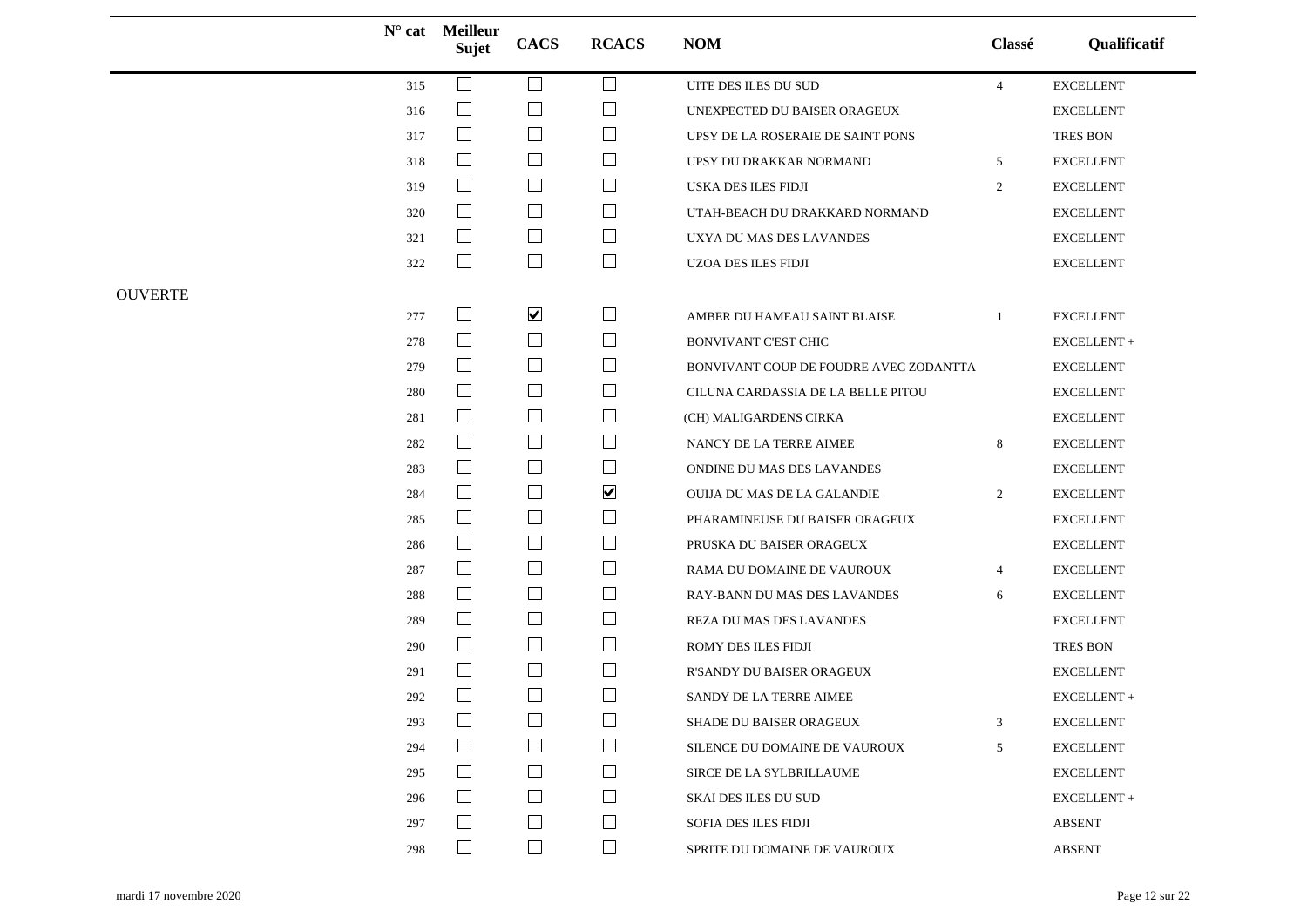|                    |     | N° cat Meilleur<br>Sujet | <b>CACS</b>              | <b>RCACS</b>                | <b>NOM</b>                                   | Classé          | Qualificatif      |
|--------------------|-----|--------------------------|--------------------------|-----------------------------|----------------------------------------------|-----------------|-------------------|
|                    | 299 | $\Box$                   | $\Box$                   | $\overline{\phantom{a}}$    | S'TINA DE LA CLOSERIE DE YENDA               |                 | <b>EXCELLENT</b>  |
|                    | 300 | $\Box$                   | $\overline{\phantom{a}}$ | ப                           | TANIA DES ILES FIDJI                         |                 | <b>EXCELLENT</b>  |
|                    | 301 | $\Box$                   | $\overline{\phantom{a}}$ | $\mathcal{L}_{\mathcal{A}}$ | TARA DES ILES FIDJI                          |                 | <b>EXCELLENT</b>  |
|                    | 302 | $\Box$                   | $\Box$                   | ⊔                           | TARRA DU DOMAINE DE VAUROUX                  |                 | <b>EXCELLENT</b>  |
|                    | 303 | $\Box$                   | $\Box$                   | $\mathcal{L}_{\mathcal{A}}$ | TENDRESSE DE LA ROSERAIE DE SAINT PONS       |                 | EXCELLENT +       |
|                    | 304 | $\Box$                   | $\Box$                   | $\Box$                      | TESSA DES ILES DU SUD                        |                 | <b>EXCELLENT</b>  |
|                    | 305 | $\Box$                   | $\overline{\phantom{a}}$ | ⊔                           | TESSIE DU DOMAINE DE TURNAGO VILLARES        |                 | <b>EXCELLENT</b>  |
|                    | 306 | $\Box$                   | $\Box$                   | $\sqcup$                    | THALIE DES ILES FIDJI                        |                 | <b>EXCELLENT</b>  |
|                    | 307 | $\Box$                   | $\Box$                   | $\Box$                      | THALIS DE LA CLOSERIE DU CREMONT             |                 | <b>EXCELLENT</b>  |
|                    | 308 | $\Box$                   | $\overline{\phantom{a}}$ | $\Box$                      | T'LADY ZULU DU BAISER ORAGEUX                | $7\phantom{.0}$ | <b>EXCELLENT</b>  |
|                    | 309 | $\Box$                   | $\Box$                   | $\Box$                      | TYPOTE DU DOMAINE DU TURNAGO VILLARES        |                 | <b>EXCELLENT</b>  |
| <b>PUPPY</b>       |     |                          |                          |                             |                                              |                 |                   |
|                    | 329 | $\Box$                   | $\Box$                   | ⊔                           | CHIPIE DU HAMEAU SAINT BLAISE                |                 | TRES PROMETTEUR   |
|                    | 330 | $\Box$                   | $\Box$                   | $\Box$                      | VALCHIRIA DELL'ALTA VIA                      |                 | <b>PROMETTEUR</b> |
|                    | 331 | $\Box$                   | $\overline{\phantom{a}}$ | $\Box$                      | <b>VENICIA</b>                               |                 | <b>PROMETTEUR</b> |
|                    | 332 | $\Box$                   | $\Box$                   | $\Box$                      | VICTORIA DES CHEVALIERS DU TEMPLE            |                 | <b>PROMETTEUR</b> |
|                    | 333 | $\Box$                   | $\Box$                   | $\Box$                      | VIOLA DI CASA COLOMBA                        |                 | <b>PROMETTEUR</b> |
|                    | 334 | $\Box$                   | $\Box$                   | $\Box$                      | VIOLA MAMMOLA DI CASA COLOMBA                |                 | TRES PROMETTEUR   |
| <b>TRAVAIL</b>     |     |                          |                          |                             |                                              |                 |                   |
|                    | 310 | $\mathsf{L}$             | $\Box$                   | ⊔                           | RAFALE DE LA SYLBRILLAUME                    | -1              | <b>EXCELLENT</b>  |
|                    | 311 | $\Box$                   | $\Box$                   | $\Box$                      | ROSY (DITE RUTHY) DE FAVARA                  | $\overline{2}$  | <b>EXCELLENT</b>  |
| <b>UTILISATION</b> |     |                          |                          |                             |                                              |                 |                   |
|                    | 338 | $\Box$                   | $\Box$                   | ⊔                           | ORANE DU VOID DE LA BURE                     |                 | <b>EXCELLENT</b>  |
|                    | 339 | $\Box$                   | $\Box$                   | $\Box$                      | RUMBA DU CLOS DES SUBLIERES                  |                 | TRES BON          |
|                    | 340 | $\Box$                   | $\overline{\phantom{a}}$ | $\Box$                      | TO-BE-OR-NOT-TO-BE DU VOID DE LA BURE        |                 | TRES BON          |
|                    | 341 |                          | $\Box$                   | $\Box$                      | TULIPE (DITE TENESSEE) DU DOMAINE DE SEUGIDO |                 | <b>TRES BON</b>   |
|                    | 342 |                          | $\Box$                   | ⊔                           | TXENA DU VOID DE LA BURE                     |                 | <b>TRES BON</b>   |
| <b>VETERAN</b>     |     |                          |                          |                             |                                              |                 |                   |
|                    | 335 |                          | $\Box$                   | $\Box$                      | LAURALEE-BELL DE LA CLOSERIE DE YENDA        |                 |                   |
|                    | 336 | $\Box$                   | $\Box$                   | $\Box$                      | MUTINE DU MAS DE LA GALANDIE                 |                 |                   |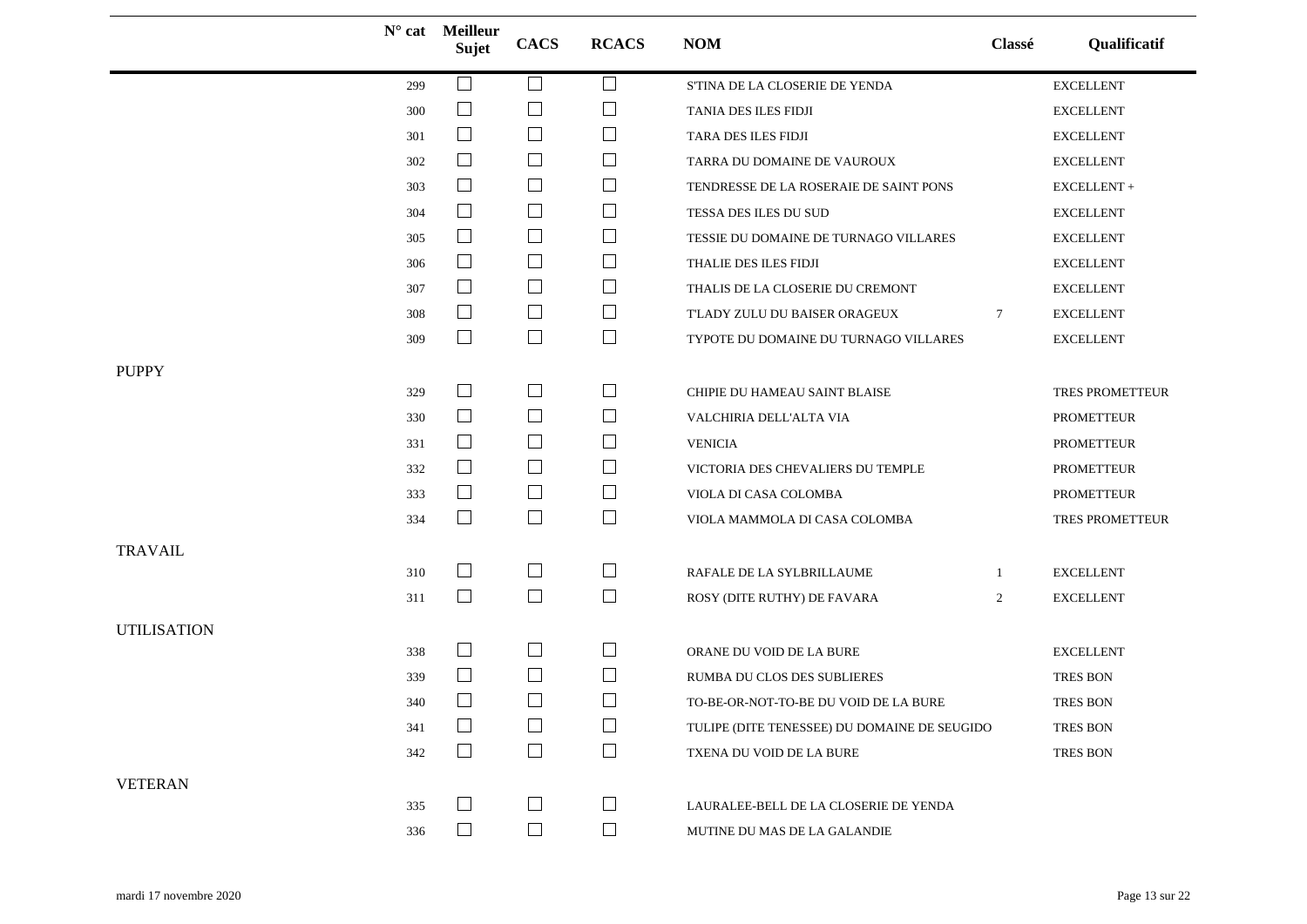|                                        |     | $N^{\circ}$ cat Meilleur<br><b>Sujet</b> | <b>CACS</b>                           | <b>RCACS</b> | <b>NOM</b>                            | Classé         | Qualificatif     |
|----------------------------------------|-----|------------------------------------------|---------------------------------------|--------------|---------------------------------------|----------------|------------------|
|                                        | 337 |                                          |                                       |              | NAORI DES ILES FIDJI                  |                |                  |
| <b>CHIEN DE BERGER BELGE Tervueren</b> |     |                                          |                                       |              |                                       |                |                  |
| <b>MALES</b>                           |     |                                          |                                       |              |                                       |                |                  |
| <b>CHAMPION</b>                        |     |                                          |                                       |              |                                       |                |                  |
|                                        | 427 | $\Box$                                   | $\Box$                                | $\mathsf{L}$ | ADSIGN DI SCOTTATURA                  | 7              | <b>EXCELLENT</b> |
|                                        | 428 | $\overline{\phantom{a}}$                 | $\overline{\phantom{a}}$              | ⊔            | <b>KIASAN'S EIS</b>                   | 8              | <b>EXCELLENT</b> |
|                                        | 429 | $\Box$                                   | $\Box$                                | ⊔            | (CH) NORIS DU BOIS DU TOT             | 6              | <b>EXCELLENT</b> |
|                                        | 430 | $\Box$                                   | $\Box$                                | $\Box$       | (CH) OURAL DE LA FUREUR DU CREPUSCULE | 1              | <b>EXCELLENT</b> |
|                                        | 431 | $\Box$                                   | $\begin{array}{c} \hline \end{array}$ | $\Box$       | SUNDEK SUMMER SUNFLOWER               | 5              | <b>EXCELLENT</b> |
|                                        | 432 | $\Box$                                   | $\Box$                                | ⊔            | SWAN DE LA PRAIRIE DE LA SOMMERAU     | 2              | <b>EXCELLENT</b> |
|                                        | 433 | $\mathcal{L}_{\mathcal{A}}$              | $\Box$                                | ⊔            | (CH) TOPAZE DE L'OCRE NOIR            | $\overline{4}$ | <b>EXCELLENT</b> |
|                                        | 434 | $\Box$                                   | $\Box$                                | $\Box$       | (CH) XEROS VAN DE HOGE LAER           | 3              | <b>EXCELLENT</b> |
| <b>INTERMEDIAIRE</b>                   |     |                                          |                                       |              |                                       |                |                  |
|                                        | 343 | $\Box$                                   | ⊔                                     | $\Box$       | <b>BAROX DU CASTEL DE TYLAN</b>       |                | ABSENT           |
|                                        | 344 | $\Box$                                   | $\Box$                                | $\mathsf{L}$ | <b>GRIMMENDANS CHUDO</b>              | 3              | <b>EXCELLENT</b> |
|                                        | 345 | $\Box$                                   | $\Box$                                | ப            | JINA LANGU MI BO-GYI                  |                | <b>TRES BON</b>  |
|                                        | 346 | $\Box$                                   | $\Box$                                | $\Box$       | TAGAR DES CANIS DU BRABANT            | $\overline{4}$ | <b>EXCELLENT</b> |
|                                        | 347 | $\overline{\phantom{a}}$                 | $\begin{array}{c} \hline \end{array}$ | $\mathsf{L}$ | TANGUY DE LA DYNASTIE CATHARE         |                | <b>EXCELLENT</b> |
|                                        | 348 | $\overline{\phantom{a}}$                 | $\Box$                                | ⊔            | TORRENT DE BRUNALINES                 |                | <b>EXCELLENT</b> |
|                                        | 349 | $\Box$                                   | $\Box$                                | ⊔            | ULWENN DE LA CLOSERIE DE YENDA        | 2              | <b>EXCELLENT</b> |
|                                        | 350 | $\Box$                                   | $\Box$                                | ⊔            | ULYSSE DU PARC JONAGEOIS              |                | TRES BON         |
|                                        | 351 | $\Box$                                   | $\Box$                                | $\Box$       | UPHEN-BACK DE LA FORET D'OLIFAN       | 1              | <b>EXCELLENT</b> |
|                                        | 352 | $\Box$                                   | $\Box$                                | $\mathsf{L}$ | UPSILLON DU PUY D'AURA                | 5              | <b>EXCELLENT</b> |
|                                        | 353 | $\Box$                                   | $\overline{\phantom{a}}$              | $\sqcup$     | UROKSET DE CONDIVICNUM                |                | <b>ABSENT</b>    |
| <b>JEUNE</b>                           |     |                                          |                                       |              |                                       |                |                  |
|                                        | 411 | $\mathcal{L}^{\mathcal{L}}$              | $\Box$                                |              | <b>CARUSO DE LA CHENESTRE</b>         | 5              | <b>EXCELLENT</b> |
|                                        | 412 | $\perp$                                  | $\Box$                                |              | <b>GRIMMENDANS CAZAN</b>              | 7              | <b>EXCELLENT</b> |
|                                        | 413 | $\Box$                                   | $\Box$                                |              | HIGH CLEARINGS COUGAR                 | $\mathbf{1}$   | <b>EXCELLENT</b> |
|                                        | 414 | $\Box$                                   | $\Box$                                | ⊔            | UCCELLO DES LOUVES D'YMONVILLE        | 3              | <b>EXCELLENT</b> |
|                                        | 415 | $\Box$                                   |                                       | П            | UGHO-URAEUS DU PAYS D'AVRE            | 8              | <b>EXCELLENT</b> |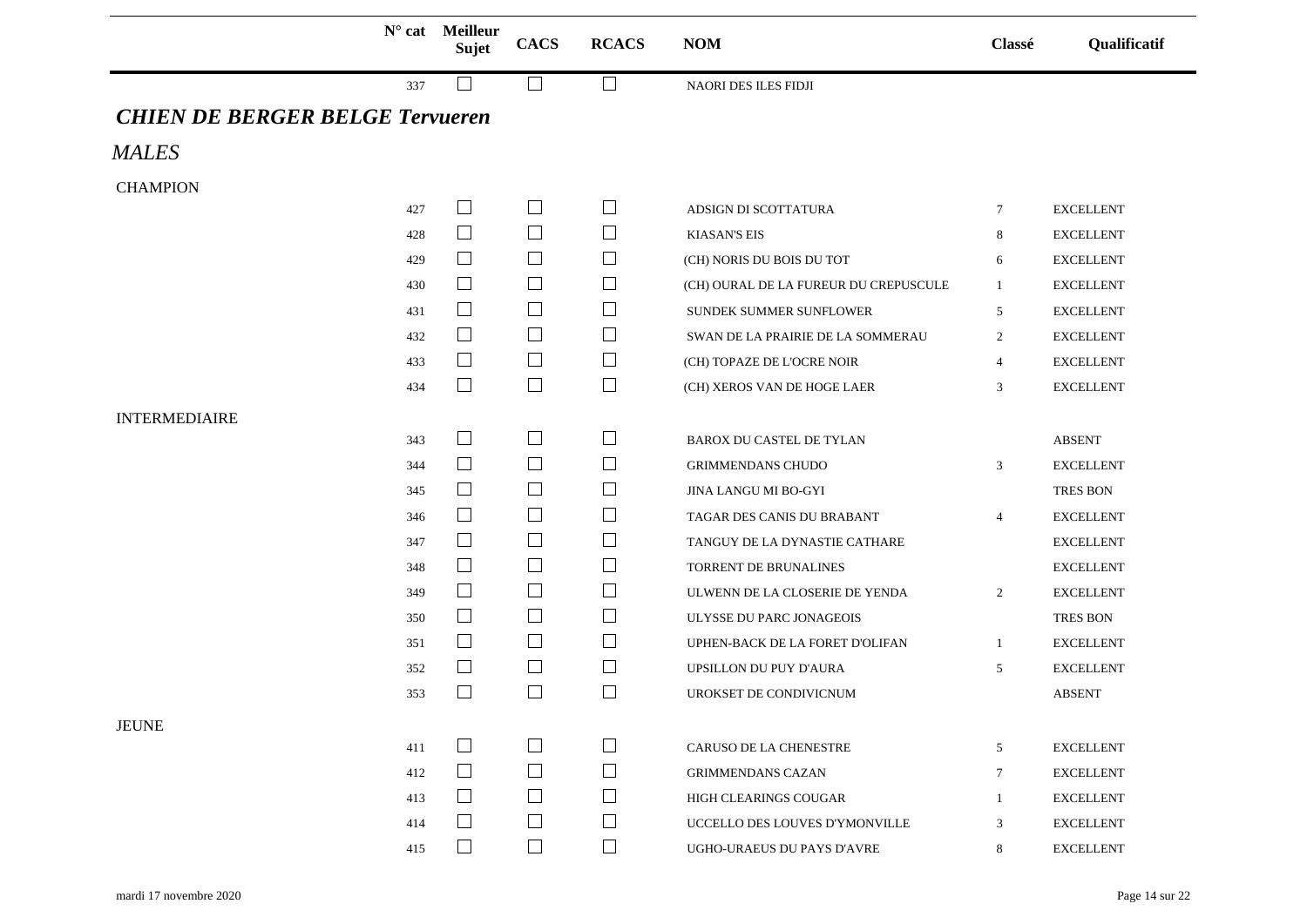|                |     | $N^{\circ}$ cat Meilleur<br>Sujet | <b>CACS</b>                 | <b>RCACS</b> | NOM                                   | Classé          | Qualificatif      |
|----------------|-----|-----------------------------------|-----------------------------|--------------|---------------------------------------|-----------------|-------------------|
|                | 416 | $\Box$                            | □                           | $\Box$       | UGOO DU CLOS DU RICHAUMOINE           |                 | $\rm BON$         |
|                | 417 | $\Box$                            |                             | $\sqcup$     | ULRICK DU PERIGORD VERT               |                 | <b>EXCELLENT</b>  |
|                | 418 | $\Box$                            | $\Box$                      | $\Box$       | ULTIME DU DOMAINE DE TURNAGO VILLARES |                 | <b>EXCELLENT</b>  |
|                | 419 | $\mathcal{L}_{\mathcal{A}}$       | $\mathcal{L}_{\mathcal{A}}$ | $\Box$       | ULYSSE DU DOMAINE D'ARTEMIS           |                 | <b>ABSENT</b>     |
|                | 420 | $\Box$                            | $\Box$                      | ⊔            | URAGE DE LA FUREUR DU CREPUSCULE      | $\overline{2}$  | ${\sf EXCELLENT}$ |
|                | 421 | $\Box$                            | $\Box$                      | $\Box$       | URAL DU PAYS D'AVRE                   | 6               | <b>EXCELLENT</b>  |
|                | 422 | $\Box$                            | $\Box$                      | $\Box$       | URIAN DU DOMAINE DE TURNAGO VILLARES  |                 | <b>EXCELLENT</b>  |
|                | 423 | $\Box$                            | $\Box$                      | $\Box$       | URKAN DE LA TERRE DES DEMONS          |                 | <b>ABSENT</b>     |
|                | 424 | $\Box$                            | $\mathcal{L}_{\mathcal{A}}$ | $\Box$       | USTY DU PUY D'AURA                    | 4               | <b>EXCELLENT</b>  |
|                | 425 | $\vert \ \ \vert$                 | $\Box$                      | $\Box$       | UZIANO DE LA TERRE DES DEMONS         |                 | TRES BON          |
|                | 426 | $\mathbb{R}^n$                    | $\Box$                      | $\Box$       | VICI VOM SCHWARZEN ULAN               |                 | <b>EXCELLENT</b>  |
| <b>OUVERTE</b> |     |                                   |                             |              |                                       |                 |                   |
|                | 354 | $\Box$                            | $\Box$                      | $\Box$       | AQUILA DEL SEGADAL                    | 6               | EXCELLENT+        |
|                | 355 | $\Box$                            | $\Box$                      | $\Box$       | AZIGO VAN DE HOGE LAER                | $7\phantom{.0}$ | $EXCELLENT +$     |
|                | 356 | $\Box$                            | $\Box$                      | $\Box$       | BELSIQUE'S HODJA OF FANNY             |                 | $EXCELLENT +$     |
|                | 357 | $\overline{\phantom{a}}$          | $\mathcal{L}_{\mathcal{A}}$ | $\Box$       | <b>BERKANA SCAMP</b>                  |                 | TRES BON          |
|                | 358 | $\Box$                            | $\Box$                      | $\Box$       | <b>BERKANA TOOTSY</b>                 |                 | <b>EXCELLENT</b>  |
|                | 359 | $\Box$                            | $\mathcal{L}_{\mathcal{A}}$ | $\Box$       | <b>CORSINI JAGUAR</b>                 | 5               | <b>EXCELLENT</b>  |
|                | 360 | $\Box$                            | $\Box$                      | $\Box$       | (CH) FAKAISER'S XORRY D'YAVO          | 14              | <b>EXCELLENT</b>  |
|                | 361 | $\Box$                            | $\Box$                      | $\Box$       | <b>GRIMMENDANS YASHIM</b>             | 12              | EXCELLENT +       |
|                | 362 | $\Box$                            | $\mathbb{R}^n$              | $\Box$       | <b>GRIMMENDANS BORLOW</b>             |                 | <b>EXCELLENT</b>  |
|                | 363 | $\Box$                            | $\Box$                      | $\Box$       | HIGH CLEARINGS BENTLEY                |                 | <b>ABSENT</b>     |
|                | 364 |                                   | $\overline{\phantom{a}}$    | $\Box$       | (CH) KIOSANS CHIABOS                  |                 | <b>EXCELLENT</b>  |
|                | 365 | $\Box$                            | ⊔                           | $\Box$       | KIRSTAVIN BLADERUNNER INTO WILDFIRE   |                 | <b>EXCELLENT</b>  |
|                | 366 |                                   | $\mathcal{L}_{\mathcal{A}}$ | $\Box$       | LOU FABIEN VAN'T GROENUELD            | 8               | <b>EXCELLENT</b>  |
|                | 367 | $\Box$                            | $\Box$                      | $\Box$       | OTIS DE LA CLAIRIERE AUX LOUVES       | 9               | <b>EXCELLENT</b>  |
|                | 368 |                                   |                             | $\mathsf{L}$ | PAICK DU PARC JONAGEOIS               |                 | <b>EXCELLENT</b>  |
|                | 369 | $\Box$                            | $\sim$                      | ⊔            | PEJUVELL VAN MONED                    |                 | <b>EXCELLENT</b>  |
|                | 370 |                                   |                             | $\Box$       | PILL GRIMM DU PARC D'EDEN             | 17              | <b>EXCELLENT</b>  |
|                | 371 |                                   | $\sim$                      | $\Box$       | PRUGIA PELE VAN MONED                 |                 | <b>ABSENT</b>     |
|                | 372 |                                   | $\mathbb{R}^2$              | $\Box$       | PUNCH DU RIBAUDEAU                    |                 | <b>ABSENT</b>     |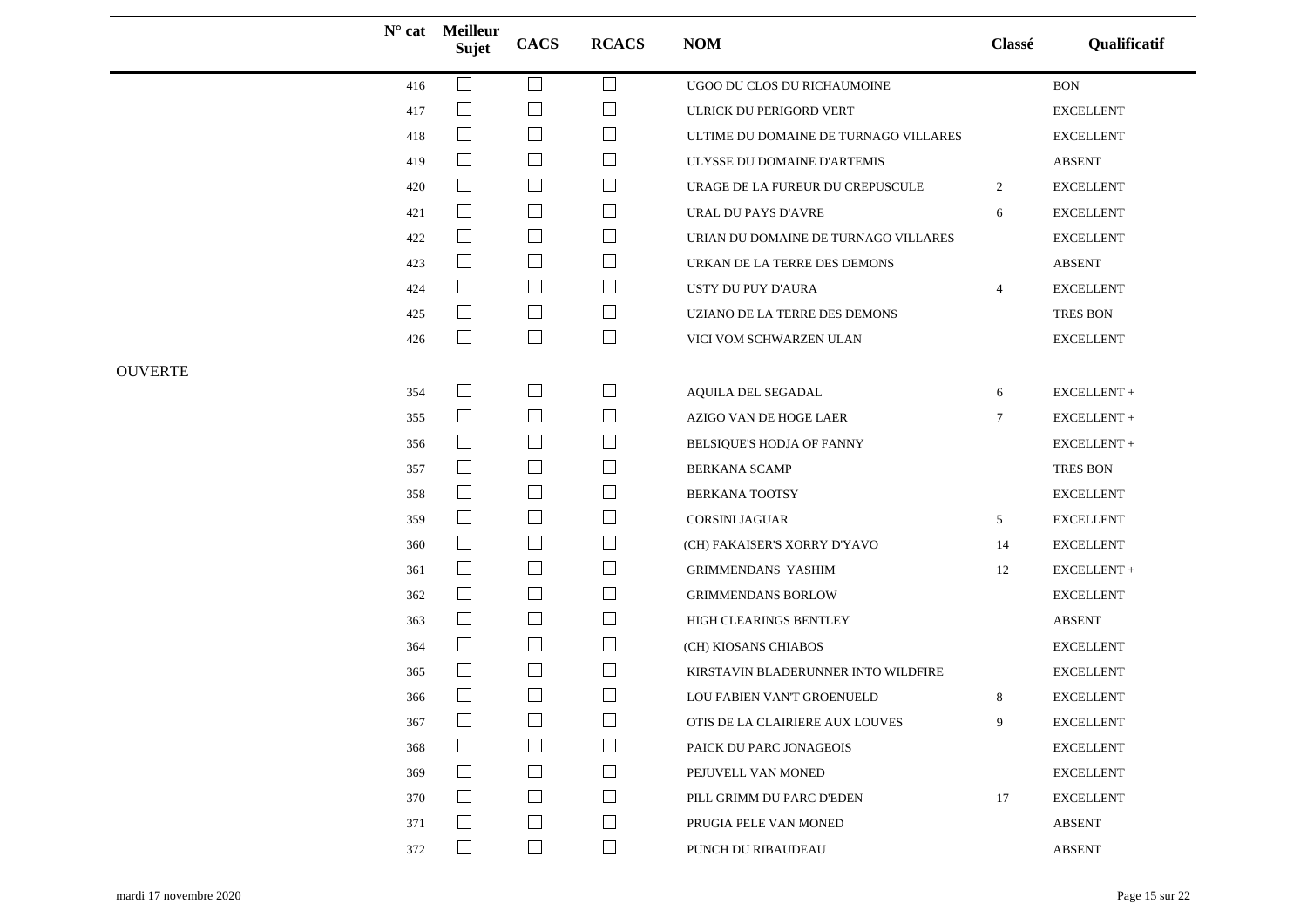|     | $N^{\circ}$ cat Meilleur<br><b>Sujet</b> | <b>CACS</b>                 | <b>RCACS</b>   | <b>NOM</b>                                | Classé         | Qualificatif     |
|-----|------------------------------------------|-----------------------------|----------------|-------------------------------------------|----------------|------------------|
| 373 |                                          | $\overline{\phantom{a}}$    | $\Box$         | RAGTIME DE LA CLAIRIERE AUX LOUVES        | $\overline{4}$ | <b>EXCELLENT</b> |
| 374 | ⊔                                        | $\mathbf{I}$                | $\blacksquare$ | RAMBO DE LA CROIX AUX CHEVAUX             |                | <b>EXCELLENT</b> |
| 375 | $\Box$                                   | $\mathbb{R}^n$              | $\mathcal{L}$  | RANDY DU PERIGORD VERT                    | 11             | <b>EXCELLENT</b> |
| 376 | $\Box$                                   | $\mathbf{L}$                | $\mathcal{L}$  | RENO DU BOIS DU TOT                       |                | <b>TRES BON</b>  |
| 377 | $\Box$                                   | $\Box$                      | ⊔              | RINO DU DOMAINE DE TURNAGO VILLARES       |                | <b>EXCELLENT</b> |
| 378 | $\Box$                                   | $\Box$                      | $\Box$         | ROBUR DE LA TANGI MORGANE                 |                | TRES BON         |
| 379 | $\Box$                                   | $\Box$                      | $\Box$         | R'SAMOURAI DU DOMAINE DE TURNAGO VILLARES |                | <b>EXCELLENT</b> |
| 380 | $\mathbb{R}^n$                           | $\mathbb{R}^n$              | $\Box$         | SAKUDO DE CONDIVICNUM                     |                | <b>EXCELLENT</b> |
| 381 | $\Box$                                   | $\Box$                      | ⊔              | SATURNE DES CANIS DU BRABANT              |                | <b>EXCELLENT</b> |
| 382 | $\Box$                                   | $\Box$                      | $\Box$         | SAYAN'S (DIT SIMBA) DU PARC D'EDEN        |                | <b>EXCELLENT</b> |
| 383 | $\Box$                                   | $\Box$                      | ⊔              | SCHUBERT DU VAL MYRAK                     | 18             | <b>EXCELLENT</b> |
| 384 | $\Box$                                   | $\Box$                      | $\Box$         | SCORPIO DES CHEVALIERS DU TEMPLE          |                | <b>EXCELLENT</b> |
| 385 | $\Box$                                   | $\Box$                      | ⊔              | SHERKAN DES CHEVALIERS DU TEMPLE          |                | <b>TRES BON</b>  |
| 386 | $\Box$                                   | $\mathbb{R}^n$              | $\Box$         | SISCO DU DOMAINE DU HUTTEAU               | 15             | <b>EXCELLENT</b> |
| 387 | $\Box$                                   | $\Box$                      | $\Box$         | STAN DE LA TANGI MORGANE                  |                | <b>TRES BON</b>  |
| 388 | $\Box$                                   | $\Box$                      | ⊔              | STILLE-VOLK DE LA VASSALERIE DES SEELIES  |                | TRES BON         |
| 389 | $\Box$                                   | $\mathbb{R}^n$              | $\sqcup$       | SULIO DU BOIS MANDOUL                     | 16             | <b>EXCELLENT</b> |
| 390 | $\Box$                                   | $\mathbf{L}$                | $\Box$         | TADORNE DE CONDIVICNUM                    | 13             | <b>EXCELLENT</b> |
| 391 | $\overline{\phantom{a}}$                 | $\Box$                      | $\Box$         | TANGUY DU DOMAINE DE TURNAGO VILLARES     |                | <b>EXCELLENT</b> |
| 392 | ⊔                                        | $\Box$                      | ⊔              | TCHAD DU DOMAINE DE JOLEA                 |                | <b>BON</b>       |
| 393 | $\Box$                                   | $\mathbb{R}^n$              | $\Box$         | TCHOUM DES MOUISES DE BEL AIR             |                | EXCELLENT +      |
| 394 | $\Box$                                   | $\Box$                      | ⊔              | TELDANE DU PARC D'EDEN                    |                | <b>EXCELLENT</b> |
| 395 | $\Box$                                   | $\Box$                      | ⊔              | TEMBO DES MOUISES DE BEL AIR              |                | <b>ABSENT</b>    |
| 396 |                                          | $\Box$                      | ⊔              | TEMPO DU PASTHOLAU                        |                | TRES BON         |
| 397 |                                          |                             |                | TOMMY DE CONDIVICNUM                      |                | <b>EXCELLENT</b> |
| 398 | $\Box$                                   | $\Box$                      | $\Box$         | TOUMAI DES MOUISES DE BEL AIR             | 10             | <b>EXCELLENT</b> |
| 399 | $\vert \ \ \vert$                        | $\sim$                      | $\Box$         | TROLL DU VAL MYRAK                        |                | EXCELLENT+       |
| 400 | ⊔                                        | $\blacktriangledown$        | $\Box$         | TRUST DU RIBAUDEAU                        | $\mathbf{1}$   | <b>EXCELLENT</b> |
| 401 | $\vert \ \ \vert$                        | $\mathbf{I}$                | $\Box$         | TWISTER DE LA TANGI MORGANE               |                | <b>BON</b>       |
| 402 |                                          | $\mathcal{L}_{\mathcal{A}}$ | $\Box$         | TWISTER DU RIBAUDEAU                      |                | <b>EXCELLENT</b> |
| 403 | $\Box$                                   | $\Box$                      | ⊔              | TYBOKI'S DELPHIN                          |                | <b>ABSENT</b>    |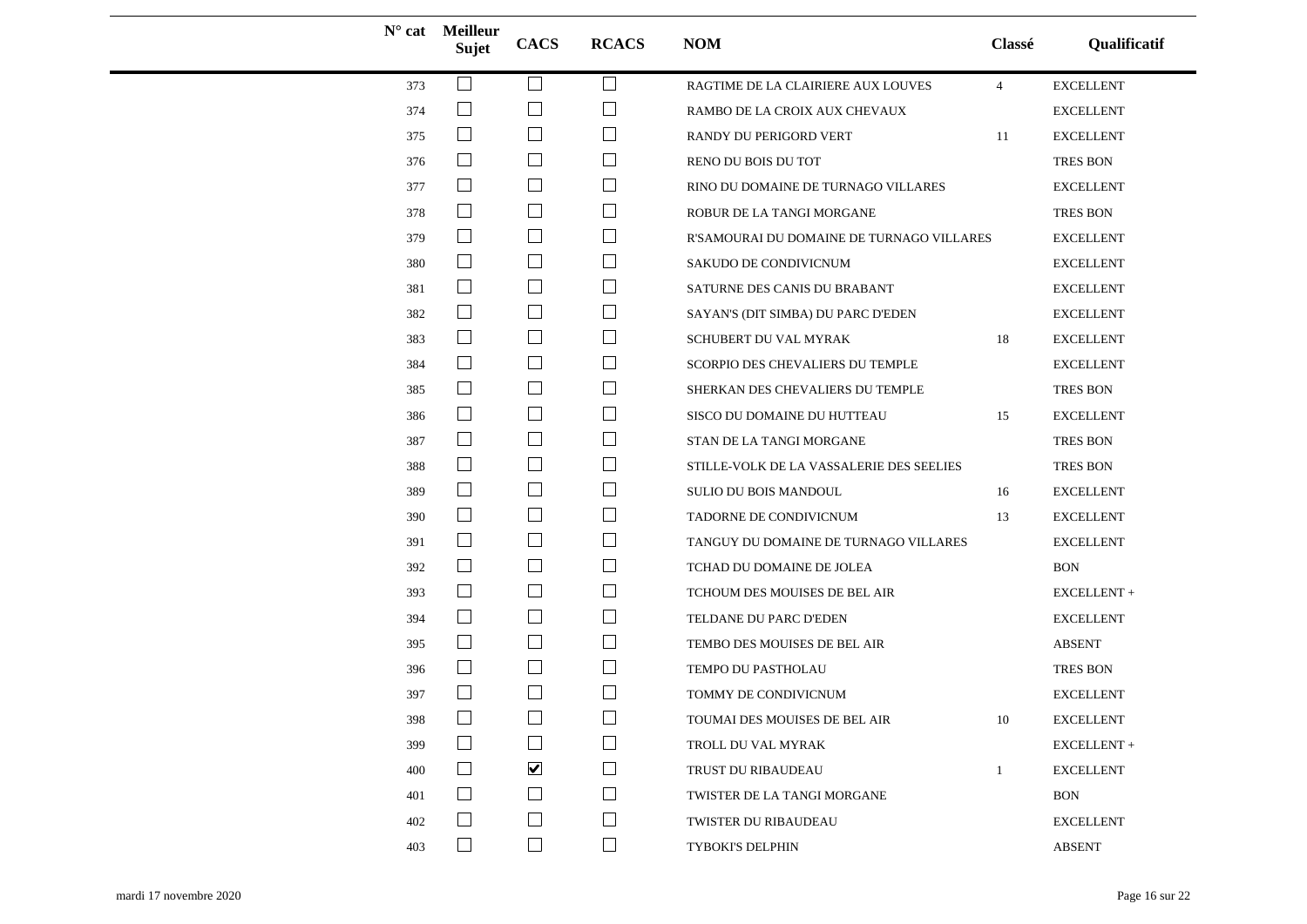|                      |     | N° cat Meilleur<br>Sujet | <b>CACS</b>       | <b>RCACS</b>                | <b>NOM</b>                          | Classé         | Qualificatif            |
|----------------------|-----|--------------------------|-------------------|-----------------------------|-------------------------------------|----------------|-------------------------|
|                      | 404 |                          | $\Box$            | $\Box$                      | TZARA DU PUY D'AURA                 |                | ${\rm EXCELLENT}$ ++    |
|                      | 405 | $\Box$                   | $\Box$            | $\blacktriangledown$        | XORAN VAN DE HOGE LAER              | $\overline{2}$ | <b>EXCELLENT</b>        |
|                      | 406 | $\Box$                   | $\Box$            | ⊔                           | YPSO VAN DE HOGE LAER               | 3              | <b>EXCELLENT</b>        |
|                      | 407 | $\Box$                   | $\Box$            | $\Box$                      | ZERUS DU DOMAINE DE LA SURE         |                | <b>EXCELLENT</b>        |
| <b>PUPPY</b>         |     |                          |                   |                             |                                     |                |                         |
|                      | 435 | $\Box$                   | $\Box$            | $\mathcal{L}_{\mathcal{A}}$ | CHUKY OF THE SMART SPIRIT           |                | TRES PROMETTEUR         |
|                      | 436 | $\Box$                   | $\Box$            | ⊔                           | DUNKA DEL SEGADAL                   |                | <b>PROMETTEUR</b>       |
|                      | 437 | $\Box$                   | $\Box$            | $\Box$                      | ULTIME WHITE DES ETANGS SAUVAGES    |                | <b>PROMETTEUR</b>       |
|                      | 438 | $\Box$                   | $\Box$            | ⊔                           | URIK DES ETANGS SAUVAGES            |                | <b>PROMETTEUR</b>       |
|                      | 439 | $\Box$                   | $\Box$            | $\sqcup$                    | UZIO DE LA CLAIRIERE AUX LOUVES     |                | TRES PROMETTEUR         |
|                      | 440 | $\Box$                   | $\Box$            | $\overline{\phantom{a}}$    | VAGNER DU PARC JONAGEOIS            |                | TRES PROMETTEUR         |
|                      | 441 | $\Box$                   | $\Box$            | ⊔                           | <b>VENDOME</b>                      |                | <b>ASSEZ PROMETTEUR</b> |
|                      | 442 | $\Box$                   | $\Box$            | $\Box$                      | VOLVIC DU PARC D'EDEN               |                | PROMETTEUR              |
|                      | 443 | $\Box$                   | $\Box$            | $\sqcup$                    | VORONOFF DU PARC JONAGEOIS          |                | <b>ASSEZ PROMETTEUR</b> |
|                      | 444 | $\Box$                   | $\Box$            | $\Box$                      | VULKIN DES LOUPS DE LA FORET SACREE |                | PROMETTEUR              |
| <b>TRAVAIL</b>       |     |                          |                   |                             |                                     |                |                         |
|                      | 408 | $\Box$                   | $\Box$            | ⊔                           | (CH) AMIGO OF THE HOME PORT         | -1             | <b>EXCELLENT</b>        |
|                      | 409 | $\Box$                   | $\Box$            | $\sqcup$                    | <b>AMPER ORIDIX</b>                 | $\overline{2}$ | <b>EXCELLENT</b>        |
|                      | 410 | $\Box$                   | $\Box$            | $\Box$                      | SHERE KHAN DU PARC DE PATHYVEL      | 3              | <b>EXCELLENT</b>        |
| <b>UTILISATION</b>   |     |                          |                   |                             |                                     |                |                         |
|                      | 445 | ⊔                        | $\Box$            | $\Box$                      | <b>OURAL DE VIRLEVENT</b>           |                | <b>TRES BON</b>         |
|                      | 446 | $\Box$                   | $\Box$            | $\Box$                      | <b>RUSH DU MUSHER</b>               |                | <b>TRES BON</b>         |
| <b>FEMELLES</b>      |     |                          |                   |                             |                                     |                |                         |
| <b>CHAMPION</b>      |     |                          |                   |                             |                                     |                |                         |
|                      | 546 | $\Box$                   | $\Box$            | $\Box$                      | HEXEN HOUSE DUNDRAH                 |                |                         |
|                      | 547 | $\Box$                   | $\Box$            | $\Box$                      | (CH) ROXIE DU VAL MYRAK             |                |                         |
| <b>INTERMEDIAIRE</b> |     |                          |                   |                             |                                     |                |                         |
|                      | 447 | $\Box$                   | $\vert \ \ \vert$ |                             | <b>BONVIVANT GALA</b>               |                | <b>TRES BON</b>         |
|                      | 448 | $\mathbf{L}$             | $\Box$            | ⊔                           | CELINE VON GULDENWERTH              | $\overline{2}$ | <b>EXCELLENT</b>        |
|                      | 449 | $\Box$                   | $\Box$            |                             | CYLIA VON GULDEN WERTH              |                | <b>TRES BON</b>         |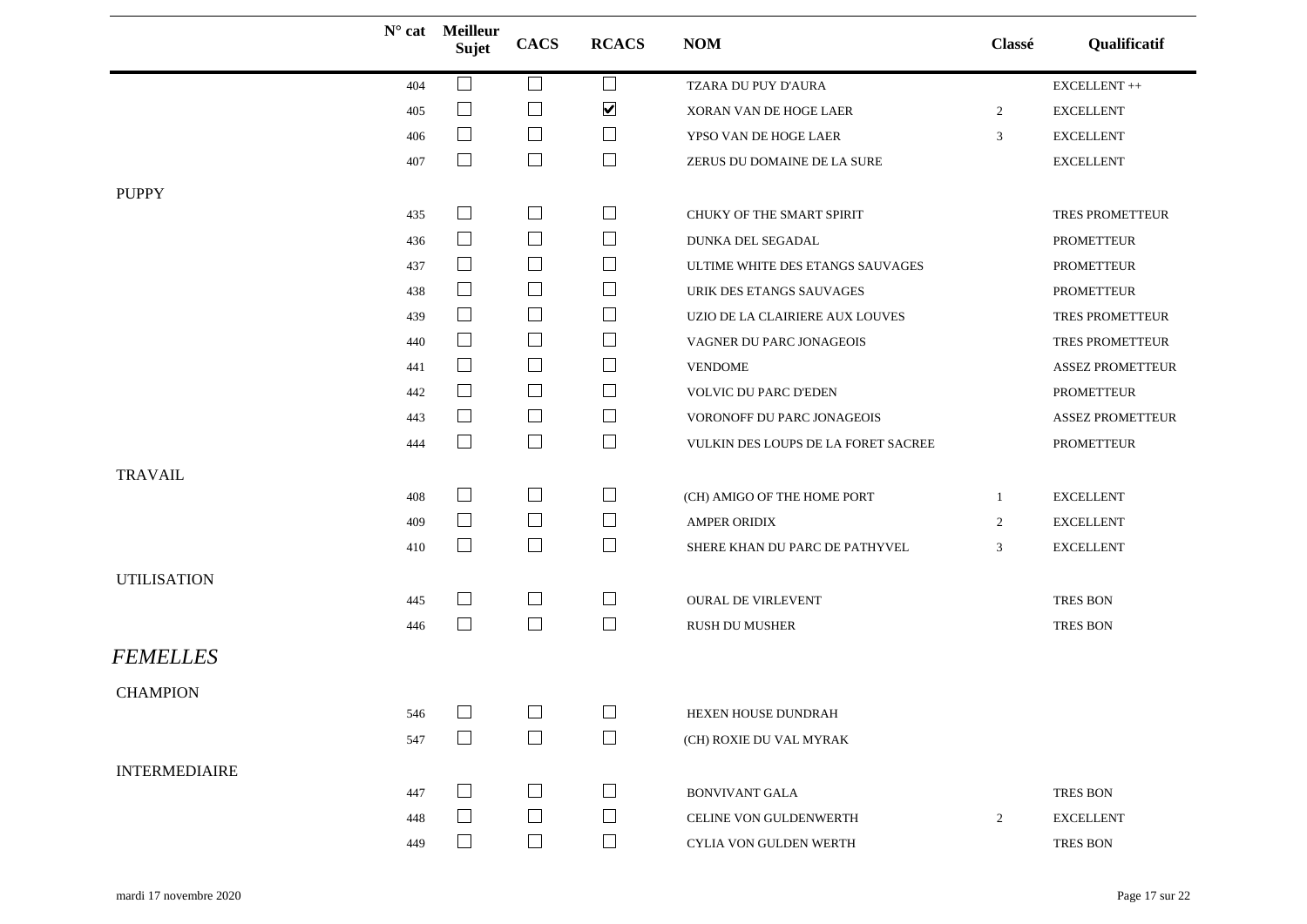|              |     | N° cat Meilleur<br>Sujet    | <b>CACS</b>              | <b>RCACS</b>                | <b>NOM</b>                      | Classé         | Qualificatif      |
|--------------|-----|-----------------------------|--------------------------|-----------------------------|---------------------------------|----------------|-------------------|
|              | 450 | $\mathcal{L}$               | ⊔                        | ⊔                           | JINA LANGU MI BRISKA            |                | <b>ABSENT</b>     |
|              | 451 | $\mathcal{L}_{\mathcal{A}}$ | $\Box$                   | $\mathcal{L}_{\mathcal{A}}$ | <b>LUCKY BERGERAC</b>           |                | <b>EXCELLENT</b>  |
|              | 452 | $\Box$                      | $\overline{\phantom{a}}$ | $\sqcup$                    | THEA DES CANIS DU BRABANT       |                | <b>EXCELLENT</b>  |
|              | 453 | $\Box$                      | $\Box$                   | $\Box$                      | UESHI-TAIZ DU BOIS MANDOUL      | $\overline{4}$ | ${\sf EXCELLENT}$ |
|              | 454 | $\Box$                      | $\Box$                   | $\Box$                      | UHLANE DU PERIGORD VERT         | $\mathbf{1}$   | <b>EXCELLENT</b>  |
|              | 455 | $\Box$                      | $\Box$                   | ⊔                           | ULOTTE DU VAL MYRAK             |                | <b>EXCELLENT</b>  |
|              | 456 | $\sqcup$                    | $\Box$                   | $\Box$                      | UPSET DE CONDIVICNUM            |                | TRES BON $\pm$    |
|              | 457 | $\mathsf{L}$                | $\Box$                   | $\Box$                      | USCILA DE LA FORET D'OLIFAN     | 3              | <b>EXCELLENT</b>  |
| <b>JEUNE</b> |     |                             |                          |                             |                                 |                |                   |
|              | 515 | $\Box$                      | $\Box$                   | ⊔                           | AMIRA DU DOMAINE DE LA SURE     |                | <b>EXCELLENT</b>  |
|              | 516 | $\Box$                      | $\Box$                   | $\overline{\phantom{a}}$    | <b>ARWEN</b>                    |                | TRES BON          |
|              | 517 | $\Box$                      | $\Box$                   | $\Box$                      | CENTA THE RED DRAGON            |                | <b>EXCELLENT</b>  |
|              | 518 | ⊔                           | $\Box$                   | ⊔                           | DUCHENNE V. LABAYO              | 9              | <b>EXCELLENT</b>  |
|              | 519 | $\Box$                      | $\Box$                   | $\Box$                      | <b>GRIMMENDANS CAMEO</b>        | 8              | <b>EXCELLENT</b>  |
|              | 520 | $\Box$                      | $\overline{\phantom{a}}$ | $\Box$                      | LUAVJAN'S UARY                  | 7              | <b>EXCELLENT</b>  |
|              | 521 | $\Box$                      | $\Box$                   | ⊔                           | U B DU BOIS DU TOT              | 6              | <b>EXCELLENT</b>  |
|              | 522 | $\Box$                      | $\overline{\phantom{a}}$ | $\Box$                      | <b>UBA DE L'ARBROCHIENS</b>     |                | ${\sf EXCELLENT}$ |
|              | 523 | ⊔                           | $\Box$                   | $\Box$                      | UFANA DU BOIS DU TOT            | 5              | <b>EXCELLENT</b>  |
|              | 524 | $\Box$                      | $\Box$                   | $\overline{\phantom{a}}$    | UKRAINE DU PARC D'EDEN          |                | <b>EXCELLENT</b>  |
|              | 525 | $\Box$                      | $\overline{\phantom{a}}$ | $\Box$                      | UKULELE DU BOIS DU TOT          |                | <b>EXCELLENT</b>  |
|              | 526 | $\sqcup$                    | $\Box$                   | ⊔                           | ULKIE DES LOUVES D'YMONVILLE    |                | <b>EXCELLENT</b>  |
|              | 527 | ⊔                           | $\Box$                   | ⊔                           | ULLA DU PUY D'AURA              | 10             | <b>EXCELLENT</b>  |
|              | 528 | $\Box$                      | $\Box$                   | $\Box$                      | ULTIME (DITE URKA) DU RIBAUDEAU | $\overline{2}$ | <b>EXCELLENT</b>  |
|              | 529 |                             | $\Box$                   | $\Box$                      | ULTIME DU PARC D'EDEN           |                | TRES BON          |
|              | 530 | $\Box$                      | $\Box$                   | ⊔                           | UNA DU BOIS DU TOT              | 4              | <b>EXCELLENT</b>  |
|              | 531 | $\Box$                      | $\Box$                   | $\Box$                      | UNAN DU JOLI COUCOU             |                | <b>EXCELLENT</b>  |
|              | 532 | $\perp$                     | $\Box$                   | ப                           | UNE FOIS DES LOUVES D'YMONVILLE | 3              | <b>EXCELLENT</b>  |
|              | 533 | $\overline{\phantom{a}}$    | $\Box$                   | $\sqcup$                    | UNICK (DIT VALY) DU PAYS D'AURE |                | <b>EXCELLENT</b>  |
|              | 534 | $\perp$                     | $\Box$                   | $\Box$                      | UPSWING DE CONDIVICNUM          |                | ABSENT            |
|              | 535 |                             | $\Box$                   | $\Box$                      | URANNE DES LOUVES D'YMONVILLE   |                | <b>EXCELLENT</b>  |
|              | 536 | $\Box$                      | $\Box$                   | $\Box$                      | URFA DES LOUVES D'YMONVILLE     |                | <b>EXCELLENT</b>  |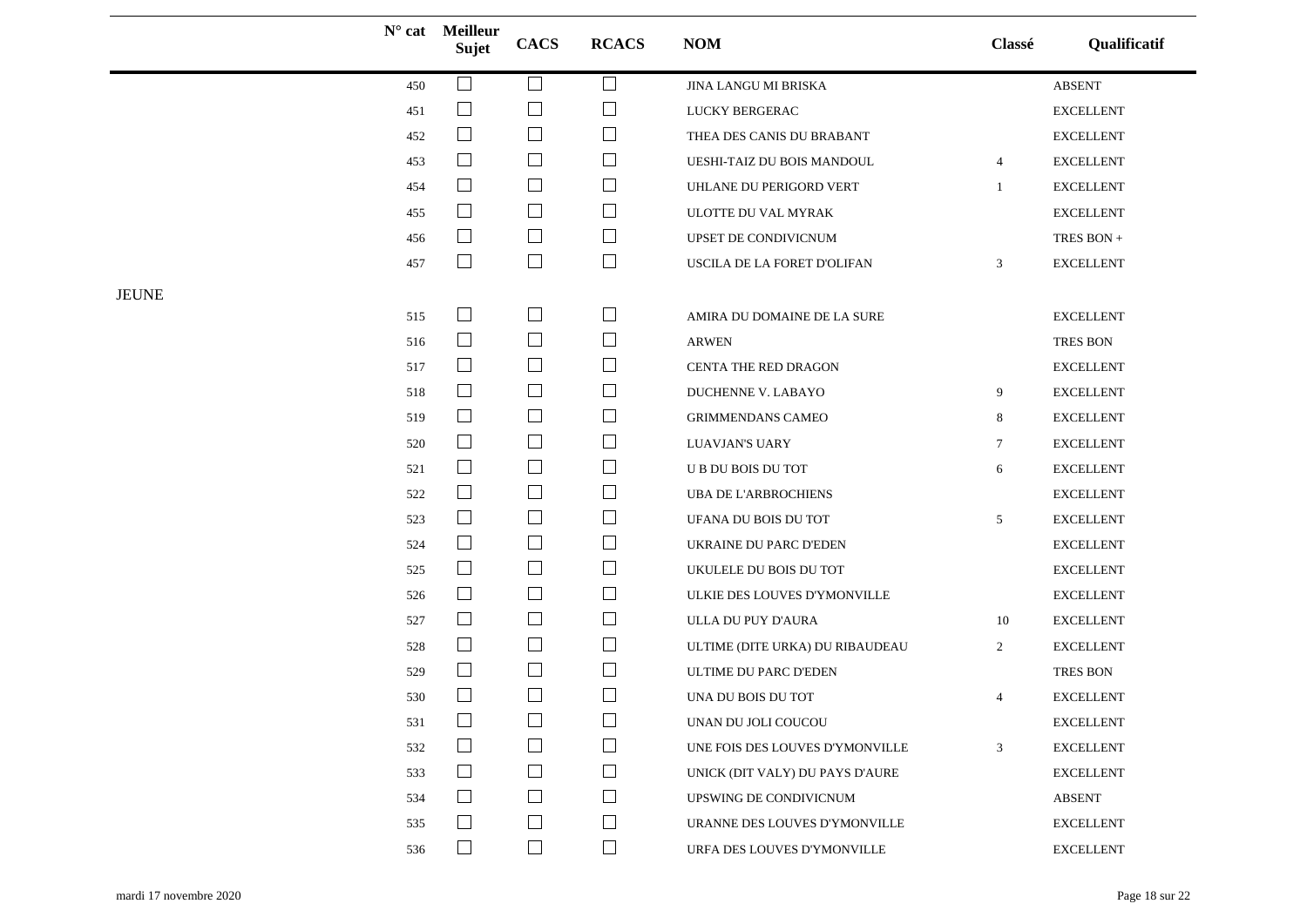|                |     | $N^{\circ}$ cat Meilleur<br>Sujet | <b>CACS</b>                 | <b>RCACS</b>             | <b>NOM</b>                          | Classé | Qualificatif       |
|----------------|-----|-----------------------------------|-----------------------------|--------------------------|-------------------------------------|--------|--------------------|
|                | 537 | $\Box$                            | $\Box$                      | ⊔                        | URIANE DU BOIS DU TOT               |        | <b>EXCELLENT</b>   |
|                | 538 | $\Box$                            | $\mathcal{L}_{\mathcal{A}}$ | $\Box$                   | URIELLE DE LA FUREUR DU CREPUSCULE  | -1     | <b>EXCELLENT</b>   |
|                | 539 | $\Box$                            | $\Box$                      | $\sqcup$                 | URKA DES MUIDS DU ROY               |        | <b>EXCELLENT</b>   |
|                | 540 | $\Box$                            | $\overline{\phantom{a}}$    | $\sqcup$                 | URSULA DE LA TERRE DES DEMONS       |        | <b>EXCELLENT</b>   |
|                | 541 | $\Box$                            | $\Box$                      | ⊔                        | USHUAIA DU PARC JONAGEOIS           |        | <b>ABSENT</b>      |
|                | 542 | $\Box$                            | $\Box$                      | ⊔                        | UTA DU PUY D'AURA                   |        | TRES BON           |
|                | 543 | $\Box$                            | $\Box$                      | $\Box$                   | UTANA DU PERIGORD VERT              |        | TRES BON           |
|                | 544 | $\Box$                            | $\Box$                      | $\Box$                   | UTOPIA DE LA TERRE DES DEMONS       |        | TRES BON           |
|                | 545 | $\Box$                            | $\Box$                      | $\Box$                   | UWANN DES CANIS DU BRABANT          |        | <b>EXCELLENT</b>   |
| <b>OUVERTE</b> |     |                                   |                             |                          |                                     |        |                    |
|                | 458 | $\overline{\phantom{a}}$          | $\Box$                      | $\Box$                   | AICHA DU MAS DES BEAUTUYAS          |        | <b>ABSENT</b>      |
|                | 459 | $\Box$                            | $\Box$                      | $\Box$                   | AMORA VAN DE HOGE LAER              |        | $EXCELLENT +$      |
|                | 460 | $\Box$                            | $\Box$                      | $\sqcup$                 | (CH) ANAIS DU MAS DES BEAUTUYAS     | 5      | EXCELLENT ++       |
|                | 461 | $\Box$                            | $\mathcal{L}_{\mathcal{A}}$ | $\Box$                   | ANEE ORIDIX                         |        | <b>EXCELLENT</b>   |
|                | 462 | $\Box$                            | $\Box$                      | $\Box$                   | ARRIVEE'S SCARLETT                  |        | <b>EXCELLENT</b>   |
|                | 463 | $\Box$                            | $\Box$                      | $\sqcup$                 | BOHEME VAN DE HOGE LAER             |        | <b>EXCELLENT</b>   |
|                | 464 | $\Box$                            | $\Box$                      | $\Box$                   | BRESKA THE RED DRAGON               |        | <b>EXCELLENT -</b> |
|                | 465 | $\Box$                            | $\Box$                      | ⊔                        | DELPHINE ERLANDER                   |        | EXCELLENT +        |
|                | 466 | $\Box$                            | $\Box$                      | $\Box$                   | (CH) FAKAISER'S CHOFIE              |        | <b>ABSENT</b>      |
|                | 467 | $\Box$                            | $\Box$                      | $\Box$                   | <b>GRIMMENDANS ANISHA</b>           |        | <b>ABSENT</b>      |
|                | 468 | $\Box$                            | $\Box$                      | $\sqcup$                 | HAYLEY DAVIDSON DU FIN MATOIS       |        | <b>ABSENT</b>      |
|                | 469 | $\Box$                            | $\Box$                      | $\sqcup$                 | MISS-BLUE DU CHATEAU ESPERANCE      |        | TRES BON +         |
|                | 470 | $\Box$                            | $\Box$                      | $\Box$                   | NASTY MOJO VAN MONED                |        | EXCELLENT -        |
|                | 471 | $\Box$                            | $\Box$                      | $\overline{\phantom{a}}$ | NIAVANA UNFORGETTABLE               |        | <b>ABSENT</b>      |
|                | 472 | $\Box$                            | $\Box$                      | ⊔                        | OLA DU DOMAINE DES CROCS D'EMERAUDE |        | <b>TRES BON</b>    |
|                | 473 | $\Box$                            | $\Box$                      | $\Box$                   | ORCA DE CONDIVICNUM                 |        | <b>EXCELLENT</b>   |
|                | 474 | $\Box$                            | $\vert \ \ \vert$           | $\overline{\phantom{a}}$ | ORCA DES ETANGS SAUVAGES            |        | <b>EXCELLENT</b>   |
|                | 475 | $\Box$                            |                             | ⊔                        | ORIANA DU PERIGORD VERT             |        | <b>EXCELLENT</b>   |
|                | 476 | $\Box$                            | $\Box$                      | $\Box$                   | ORTIE DU CLAN DES TOISONS D'OR      |        | <b>EXCELLENT</b>   |
|                | 477 |                                   | $\Box$                      | ⊔                        | PHIERRA VAN DE LAMAR                |        | <b>ABSENT</b>      |
|                | 478 | $\Box$                            | $\Box$                      | $\Box$                   | PIN-UP DU CREPUSCULE DES LOUPS      |        | <b>ABSENT</b>      |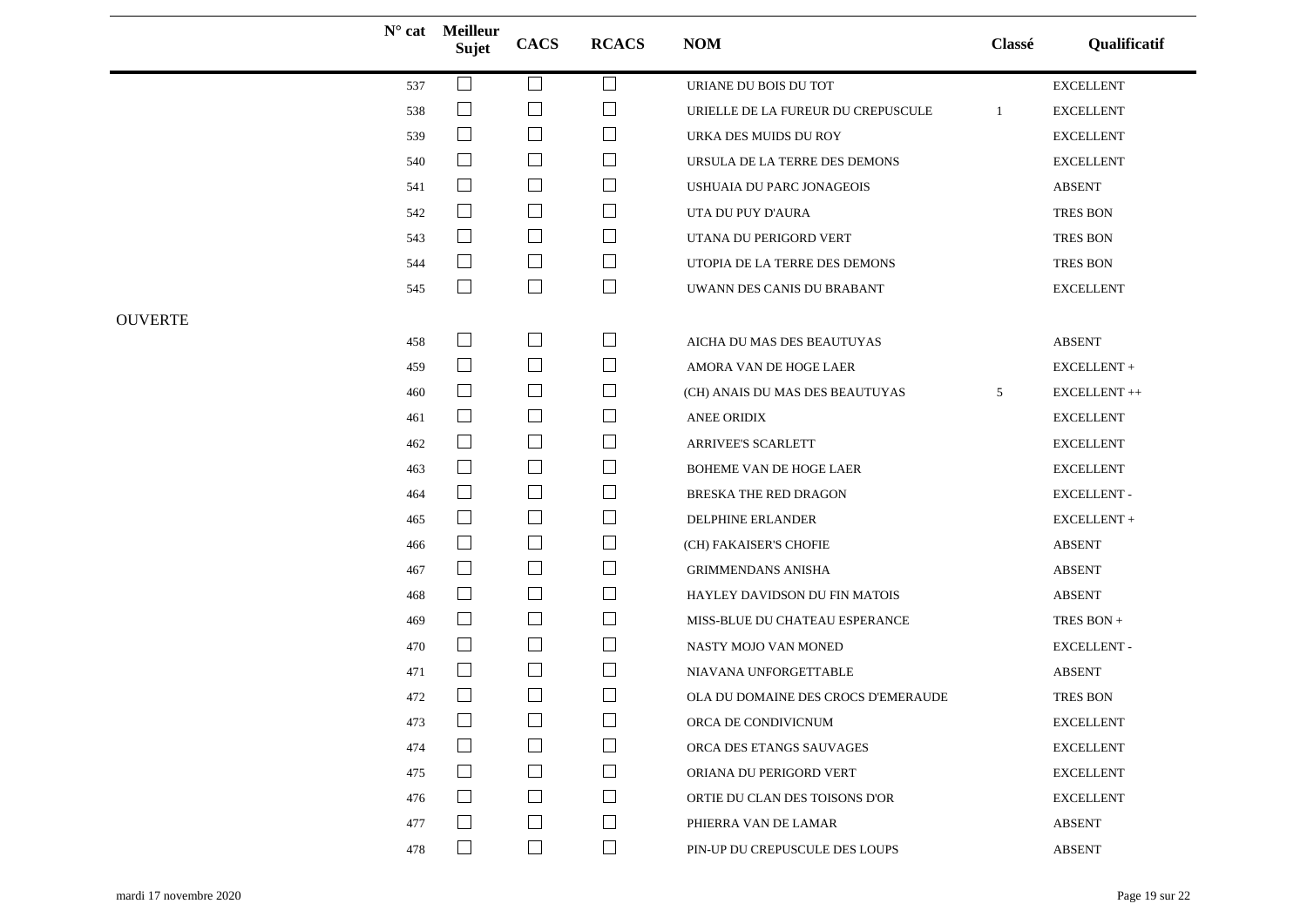|     | $N^{\circ}$ cat Meilleur<br>Sujet | <b>CACS</b>              | <b>RCACS</b>             | <b>NOM</b>                                      | Classé          | Qualificatif          |
|-----|-----------------------------------|--------------------------|--------------------------|-------------------------------------------------|-----------------|-----------------------|
| 479 | $\mathcal{L}$                     | ப                        | ⊔                        | PRESLEY VAN DE LAMAR                            | 10              | <b>EXCELLENT</b>      |
| 480 | $\mathcal{L}_{\mathcal{A}}$       |                          |                          | PYRYTUULEN LOUNATUULI                           | 6               | ${\sf EXCELLENT}\++$  |
| 481 | $\Box$                            | $\blacktriangledown$     | ⊔                        | RAIFE DU VAL MYRAK                              | -1              | EXCELLENT++           |
| 482 | $\Box$                            | $\Box$                   | $\Box$                   | RHAPSODIE DU BOIS GARROT                        |                 | <b>ABSENT</b>         |
| 483 | $\Box$                            | $\Box$                   | ⊔                        | RICCI-DONA DU BOIS MANDOUL                      |                 | <b>EXCELLENT</b>      |
| 484 | $\Box$                            |                          | ⊔                        | RIME DE L'ARBROCHIENS                           | 3               | <b>EXCELLENT</b>      |
| 485 | $\Box$                            | $\Box$                   | ⊔                        | RIVA MOON DUJAN VAN DE LAMAR                    |                 | <b>EXCELLENT -</b>    |
| 486 | $\Box$                            | $\Box$                   | $\blacktriangledown$     | ROCK'N ROLL DU PARC JONAGEOIS                   | $\overline{2}$  | ${\sf EXCELLENT}\,++$ |
| 487 | $\Box$                            | ⊔                        | ⊔                        | ROXIE DU BOIS DU TOT                            |                 | <b>ABSENT</b>         |
| 488 | $\mathcal{L}$                     | $\Box$                   | $\sqcup$                 | SADY DE LA TERRE DES DEMONS                     |                 | TRES BON              |
| 489 | $\Box$                            | $\Box$                   | ⊔                        | (S.R.) SALSA DES CANIS DU BRABANT               | 9               | EXCELLENT++           |
| 490 | $\Box$                            | $\Box$                   | $\sqcup$                 | SEPIA DU VAL MYRAK                              |                 | <b>EXCELLENT-</b>     |
| 491 | $\Box$                            | $\Box$                   | ⊔                        | SHANNON DES GARDIENS DE L'HERMINE               |                 | EXCELLENT +           |
| 492 | $\sqcup$                          | $\Box$                   | ⊔                        | SHAWNAA DE QUOKELUNDE                           |                 | TRES BON              |
| 493 | $\Box$                            | $\Box$                   | $\Box$                   | SPHAELLE DE LA VASSALERIE DES SEELIES           |                 | <b>TRES BON</b>       |
| 494 | $\Box$                            | $\Box$                   | ⊔                        | TANYA DES MOUISES DE BEL AIR                    | $7\phantom{.0}$ | <b>EXCELLENT</b>      |
| 495 | $\Box$                            |                          | $\sqcup$                 | TARA DU PARC D'EDEN                             |                 | EXCELLENT+            |
| 496 | $\Box$                            | $\Box$                   | ⊔                        | TARA-QUEEN (DITE TOSCANE) DU TRIEU DE LEERS     |                 | <b>ASSEZ BON</b>      |
| 497 | $\Box$                            | $\Box$                   | $\sqcup$                 | TARGA DE LA TANGI MORGANE                       | 8               | <b>EXCELLENT</b>      |
| 498 | $\Box$                            | ⊔                        | ⊔                        | TENTATION DE LA TERRE DES DEMONS                |                 | <b>BON</b>            |
| 499 | $\overline{\phantom{a}}$          | $\Box$                   | ⊔                        | TESLA DELL'ALTA VIA                             |                 | EXCELLENT             |
| 500 | $\Box$                            | $\overline{\phantom{a}}$ | $\Box$                   | THAI NANA DES LOUPS DE LA FORET SACREE          |                 | ${\sf EXCELLENT}$ +   |
| 501 | $\Box$                            | $\Box$                   | $\Box$                   | THAINA DE LA TERRE DES DEMONS                   |                 | <b>EXCELLENT -</b>    |
| 502 |                                   |                          | ⊔                        | TIHUACAN TAWNY DES LOUPS DE LA FORET SACRE      |                 | <b>EXCELLENT -</b>    |
| 503 | $\mathcal{L}$                     | $\Box$                   | $\Box$                   | TILDA DU FOYER ARDENT                           |                 | TRES BON              |
| 504 | $\Box$                            | $\Box$                   | $\Box$                   | TOOTSIE DE LA TERRE DES DEMONS                  |                 | EXCELLENT +           |
| 505 |                                   | $\vert \ \ \vert$        | $\overline{\phantom{a}}$ | TORRIDE DE LA TERRE DES DEMONS                  |                 | <b>TRES BON</b>       |
| 506 | $\mathcal{L}$                     |                          | $\Box$                   | TRACY DE LA DYNASTIE CATHARE                    |                 | TRES BON              |
| 507 | $\mathcal{L}$                     | $\vert \ \ \vert$        | $\mathsf{L}$             | TRIFFYN (DITE TINA) DE LA VASSALERIE DES SEELIE |                 | EXCELLENT +           |
| 508 |                                   |                          | $\Box$                   | TRUDY DELL'ALTA VIA                             | $\overline{4}$  | ${\sf EXCELLENT}\++$  |
| 509 | $\Box$                            | $\Box$                   | $\Box$                   | TULIPE DE CONDIVICNUM                           |                 | <b>ABSENT</b>         |
|     |                                   |                          |                          |                                                 |                 |                       |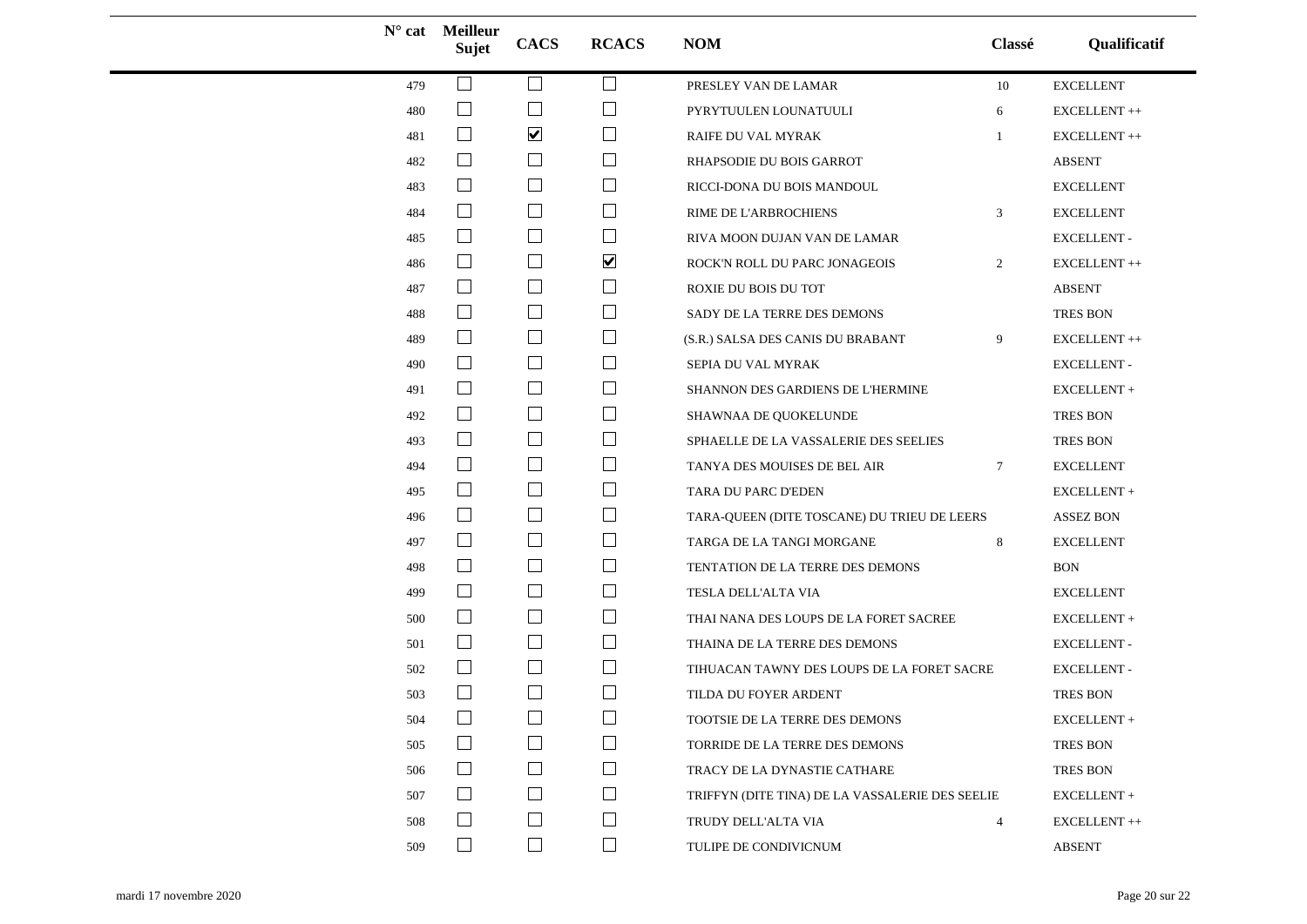|                    | $N^{\circ}$ cat | <b>Meilleur</b><br>Sujet | <b>CACS</b>                 | <b>RCACS</b>   | <b>NOM</b>                           | Classé | Qualificatif                        |
|--------------------|-----------------|--------------------------|-----------------------------|----------------|--------------------------------------|--------|-------------------------------------|
|                    | 510             |                          |                             |                | TYBOKI'S FOXY                        |        | <b>TRES BON</b>                     |
|                    | 511             | $\Box$                   | $\mathbb{R}^n$              | H              | YASMINE DU CASTEL DE TYLAN           |        | <b>EXCELLENT-</b>                   |
|                    | 512             | $\Box$                   | $\Box$                      | ப              | ZENITHE VON GULDENWERTH              |        | <b>EXCELLENT</b>                    |
|                    | 513             | $\Box$                   | $\Box$                      | $\Box$         | ZHERA DU DOMAINE DE LA SURE          |        | <b>EXCELLENT-</b>                   |
| <b>PUPPY</b>       |                 |                          |                             |                |                                      |        |                                     |
|                    | 548             | $\Box$                   | $\overline{\phantom{a}}$    | $\Box$         | <b>AVRIL</b>                         |        | <b>SANS QUALIFICATIF</b>            |
|                    | 549             | $\Box$                   | $\overline{\phantom{a}}$    | ⊔              | <b>CASSIDY</b>                       |        | TRES PROMETTEUR                     |
|                    | 550             | $\Box$                   | $\Box$                      |                | CHANI OF THE SMART SPIRIT            |        | TRES PROMETTEUR -                   |
|                    | 551             | $\Box$                   | $\Box$                      | $\mathsf{L}$   | CHEPKA DU CASTEL DE TYLAN            |        | TRES PROMETTEUR                     |
|                    | 552             | $\Box$                   | $\Box$                      | $\mathbb{R}^n$ | DIAMBA DEL SEGADAL                   |        | TRES PROMETTEUR +                   |
|                    | 553             | $\Box$                   | $\Box$                      | ப              | HOPE XEYENNE V.D. WEIWAKERS          |        | <b>ABSENT</b>                       |
|                    | 554             | $\Box$                   | $\overline{\phantom{a}}$    | $\Box$         | TYBOKI'S HOPE                        |        | TRES PROMETTEUR -                   |
|                    | 555             | $\Box$                   | $\Box$                      | $\mathbb{R}^n$ | UNITY DE LA CLAIRIERE AUX LOUVES     |        | TRES PROMETTEUR -                   |
|                    | 556             | $\Box$                   | $\Box$                      | $\sqcup$       | VEGA DU PUY D'AURA                   |        | TRES PROMETTEUR +                   |
|                    | 557             | $\Box$                   | $\Box$                      | ப              | VENISE DES CANIS DU BRABANT          |        | TRES PROMETTEUR                     |
|                    | 558             | $\Box$                   | $\mathsf{L}$                | $\mathbb{R}^n$ | VENUS DES LOUPS DE LA FORET SACREE   |        | TRES PROMETTEUR                     |
|                    | 559             | $\Box$                   | $\Box$                      | $\Box$         | VERONE DES LOUPS DE LA FORET SACREE  |        | TRES PROMETTEUR -                   |
|                    | 560             | $\Box$                   | $\overline{\phantom{a}}$    | ⊔              | VERY DU PARC JONAGEOIS               |        | TRES PROMETTEUR                     |
|                    | 561             | $\Box$                   | $\overline{\phantom{a}}$    | $\Box$         | VICTORY DES LOUPS DE LA FORET SACREE |        | TRES PROMETTEUR -                   |
|                    | 562             | $\Box$                   | $\Box$                      | $\Box$         | VRAISTAR DU PARC JONAGEOIS           |        | TRES PROMETTEUR +                   |
| <b>TRAVAIL</b>     | 514             | ⊔                        | $\Box$                      | $\Box$         | HJCHWATERLOO-STAR NOA                | 1      | <b>EXCELLENT</b>                    |
| <b>UTILISATION</b> | 570             | $\mathbf{L}$             | $\mathcal{L}^{\mathcal{A}}$ | $\mathbf{I}$   | TINA DU MUSHER                       |        | <b>ABSENT</b>                       |
| <b>VETERAN</b>     |                 |                          |                             |                |                                      |        |                                     |
|                    | 563             | $\Box$                   |                             |                | DOUX CLAIRDELUNE DU DOMAINE D'ORELIE |        | <b>EXCELLENT</b>                    |
|                    | 564             | $\Box$                   | $\vert \ \ \vert$           | $\mathbb{R}^n$ | IANE DE LA CLAIRIERE AUX LOUVES      |        | ${\rm EXCELLENT}$ $\leftrightarrow$ |
|                    | 565             | $\Box$                   | $\Box$                      | $\mathsf{L}$   | JODYE DE LA FUREUR DU CREPUSCULE     |        | EXCELLENT +                         |
|                    | 566             | $\Box$                   | $\Box$                      | $\Box$         | LIBERTEE VON GULDENWERTH             |        | <b>EXCELLENT</b>                    |
|                    | 567             | $\Box$                   | $\Box$                      | $\Box$         | NAIS DE LA DYNASTIE CATHARE          |        | EXCELLENT+                          |